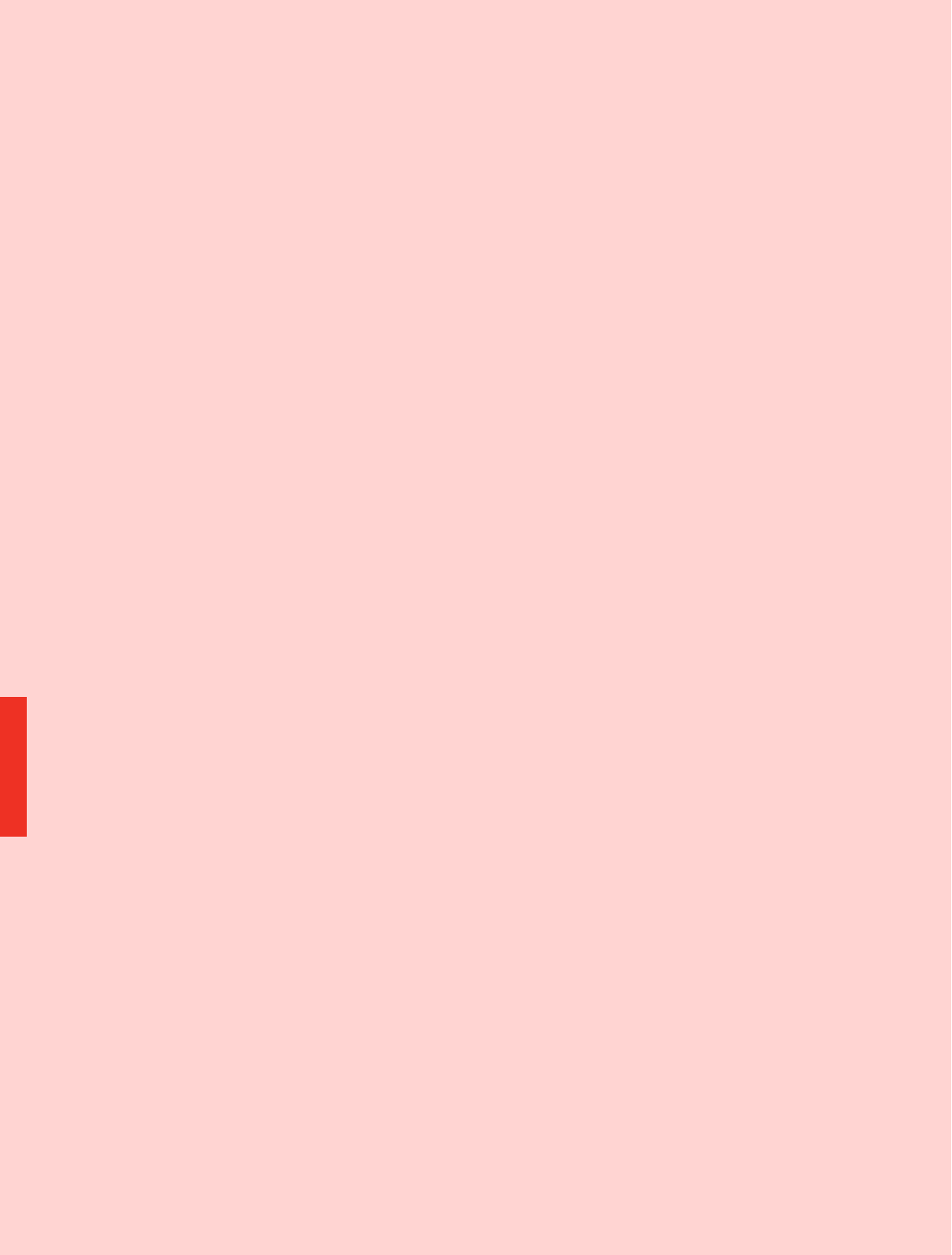## **SASHCROFT®**

### Product Selection Information Bimetal Thermometers



**Warning:** When selecting all bimetal thermometers, consider the media and the ambient operating conditions. Improper application can be detrimental to the thermometer and can cause failure and possibly personal injury or property damage. Inaccuracies resulting from improper setting of the external adjustment by the user may cause personal injury or property damage. Consult ASME B40.3 for guidance in selection and use of bimetal thermometers.

**Temperature Ranges:** Standard Fahrenheit and Celsius ranges have been established to encompass all normal temperature measurement requirements. A bimetal thermometer can be used at an operating temperature anywhere throughout its dial range. Provision should be made for extreme temperature conditions. No bimetal thermometer should be exposed continuously to process temperatures over 800°F (425°C).

**Operating Conditions:** The maximum ambient temperature of the case should be no more than 200°F (95°C); liquid-filled series 150°F (65°C). Temperatures beyond this value may cause discoloration of the dial or result in increased pressure inside the casing which would ultimately lead to failure of the window. The lowest ambient temperature should not exceed –40°F  $(-40^{\circ}C)$ .

**Thermowells:** Thermowells must be used on any application where the stem of the bimetal thermometer may be exposed to pressure, corrosive fluids or high velocity. Additionally, the use of a thermowell permits instrument interchange or calibration check without disturbing or closing down the process.

**Pointers:** The pointers are balanced to close tolerances, and the paint finishes are controlled to assure long-term stability under adverse ultraviolet conditions.

**Cases:** There are three case styles. The Cl series has no adjustment but is hermetically sealed. The hermetic seal prevents

entry of moisture into the casing, minimizing the possibility of icing or fogging inside the case. The EL series provides the same features as the El plus the added benefit of liquid filling which prolongs instrument life. Potential wear problems caused by excessive vibration are minimized through dampening, and the liquid medium improves readability. The instruments are leak-tested to ensure the integrity of the joints. Case and stem material is 304 stainless steel.

**Coils:** The bimetallic coils are carefully wound and inspected. Each is heat treated for optimum stability and overtemperature capability.

**Bearings:** The bearings are made of Teflon or other low-friction material.

**Shafts:** Shafts are made of specially drawn stainless steel wire with a very smooth finish.

**Dials:** The dials are based on computercalculated temperature deflection data and have the Maxivision® format to minimize parallax error.

**Windows:** The standard window on EI and CI series are heavy-duty glass. Plastic and shatterproof glass are optional. The standard window on EL series is polycarbonate. No other options are available.

The complete line of Ashcroft® industrial bimetal thermometers and accessories provides quality choices for your temperature applications. There is a long history of superior quality in engineering, manufacturing and customer service of these products. Each Ashcroft industrial bimetal thermometer is backed by a limited five year warranty.

Each instrument is manufactured to a standard accuracy of 1% of span (ASME B40.3, Grade A) traceable to the National Institute of Standards and Technology (NIST). The bimetal coils are heat treated for stability and overtemperature capability. A single helix is used to reduce lag time. The bearings are made of a low-friction long-life material. The shafts are made of

specially drawn stainless steel with a very smooth finish. All joints are welded, and the weld between the stem and the outlet is located at the bottom of the threads to eliminate the possibility of crevice corrosion.

Silicone dampening is included for improved vibration resistance. The Ashcroft Maxivision® dial eliminates parallax error by placing the pointer in the same plane as the graduations. The dial can be rotated 360 degrees and can be angled 180 degrees with the Everyangle™ connection.

**Everyangle – Case Connection:** The Ashcroft Everyangle™ industrial bimetal thermometer dial face with Maxivision dial can be rotated 360 degrees and angled 180 degrees. It is available in the EI and EL (5˝ only in EL) series with either a threaded or compression type union connection.

This design provides maximum utility. Since the entire case can be rotated and angled, the instrument can be installed almost anywhere and adjusted so that the dial face can be easily read.

*Consult factory for guidance in product selection Phone (203) 378-8281 or visit our web site at www.ashcroft.com*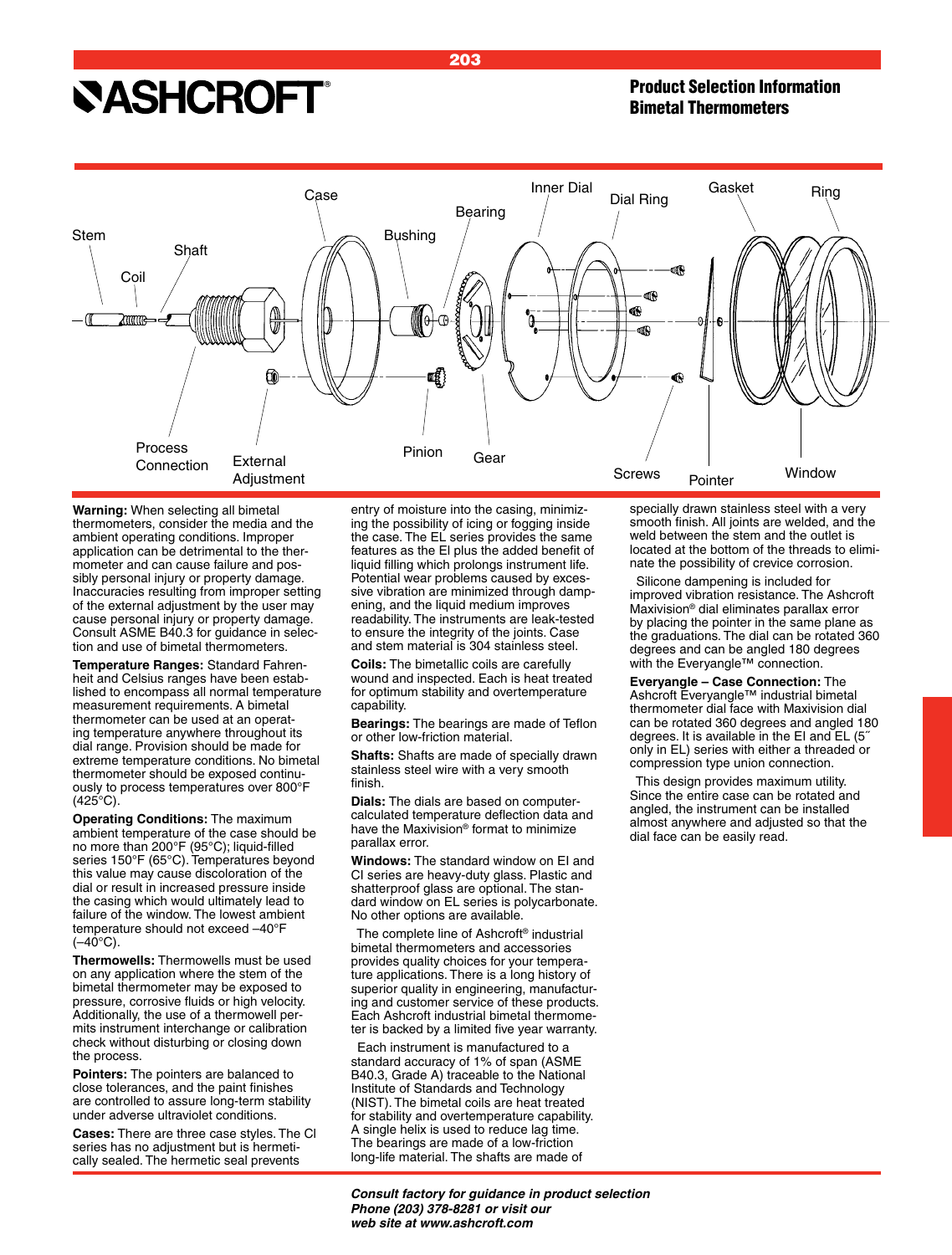Bimetal Thermometers Series EI, ASME B40.3 Grade A  $(\pm 1\%$  of span)

- **Hermetically sealed**
- **External adjustment**
- **Maxivision***® dial*
- **±1% full-span accuracy (ASME B40.3 Grade A)**
- **All-welded stainless steel**  *construction*
- **Silicone on the coil provides**  *vibration dampening and superior time response*
- **Heavy-duty glass standard; plastic**  *or shatterproof glass optional*
- **Limited five-year warranty**

SELECTION TABLE

This series has a hermetic seal and an external adjustment in the rear of the case. As with other Ashcroft® industrial bimetal thermometers, it has a  $N$ eliminates para pointer on the s the graduations locations are re Everyangle<sup>™</sup>

204

The hermetic of moisture into mizing the poss ging inside the stays clear, and dial, precise rea

|                           | ⁄laxivision® dial which<br>allax by placing the<br>same plane as<br>s. The connection<br>ear, lower, and<br>c seal prevents entry<br>the casing, thus mini-<br>sibility of icing or fog-<br>case. The window<br>d with the Maxivision<br>adings are certain. |                          | <b>NASHCROFT</b> |                |                          |        |                 |
|---------------------------|--------------------------------------------------------------------------------------------------------------------------------------------------------------------------------------------------------------------------------------------------------------|--------------------------|------------------|----------------|--------------------------|--------|-----------------|
|                           | <b>Stem Lengths</b><br>Available                                                                                                                                                                                                                             |                          |                  |                | <b>Temperature Range</b> |        |                 |
| "S"<br>Length<br>(inches) | Code                                                                                                                                                                                                                                                         | °F*<br><b>Fahrenheit</b> | °/Div.           | Fig.<br>Inter. | °C<br><b>Celsius</b>     | °/Div. | Fig.<br>Inter.  |
|                           |                                                                                                                                                                                                                                                              | 00/100                   |                  |                | <b>EO</b> IEO            | н.     | $\overline{10}$ |

| <b>Case Size</b>      |      |                      | <b>Stem Lengths</b><br><b>Stem</b><br><b>Temperature Range</b><br>Available |      |            |      |                           |      |                          |                  |                |                      |                  |                |
|-----------------------|------|----------------------|-----------------------------------------------------------------------------|------|------------|------|---------------------------|------|--------------------------|------------------|----------------|----------------------|------------------|----------------|
| <b>Dial</b>           | Code | <b>Style</b><br>Code | <b>Connection</b>                                                           | Code | Location   | Code | "S"<br>Length<br>(inches) | Code | °F*<br><b>Fahrenheit</b> | $^{\circ}/$ Div. | Fig.<br>Inter. | ℃<br><b>Celsius</b>  | $^{\circ}/$ Div. | Fig.<br>Inter. |
|                       |      |                      | Plain                                                                       | 40   | Rear       | R    |                           |      | $-80/120$                | $\overline{2}$   | 20             | $-50/50$             |                  | 10             |
| $2^{\prime\prime}$    | 20   |                      | <b>Pointed Plain</b>                                                        | 50   | Rear       | R    | $2\frac{1}{2}$            | 025  | $-20/120$ tt             |                  |                | $-20/120$            | 2                | 20             |
|                       |      |                      | $\frac{1}{4}$ NPT                                                           | 60   | Rear       | R    | 4                         | 040  | 30/130††                 | 1                | 10             | $0/50$ <sup>++</sup> |                  | 5              |
|                       |      |                      | 1/2 NPT Union                                                               | 42   |            |      | 6                         | 060  | 0/200                    |                  | 20             | 0/100                |                  | 10             |
| 3 <sup>''</sup>       | 30   | EI                   | $\frac{1}{2}$ NPT                                                           | 60   | Everyangle | E    | 9                         | 090  | 0/250                    | 2                |                | 10/150               | $\overline{2}$   | 20             |
|                       |      |                      | $\frac{1}{2}$ NPT                                                           | 60   | Rear       | R    | 12                        | 120  | 50/300                   |                  |                | 0/200                |                  |                |
|                       |      |                      |                                                                             |      | Lower      |      | 15                        | 150  | 50/400                   |                  | 50             | $0/300 + 1$          |                  |                |
|                       |      |                      | 1/2 NPT Union                                                               | 42   |            |      | 18                        | 180  | 50/550                   | 5                |                | $50/450**$ +         | 5                | 50             |
| 5 <sup>''</sup><br>50 |      |                      | $\frac{1}{2}$ NPT                                                           | 60   | Everyangle | E    | 24                        | 240  | 200/700+                 |                  |                | 100/500**†           |                  |                |
|                       |      |                      | $1/2$ NPT                                                                   | 60   | Rear       | R    |                           |      | 100/800+                 | 10               | 100            |                      |                  |                |
|                       |      |                      |                                                                             |      | Lower      |      |                           |      | 200/1000**+              |                  |                |                      |                  |                |

\*\*Dual scale ranges available for all standard °F ranges (3˝ and 5˝ case only)

\*\*Satisfactory for continuous service up to 800°F or 425°C. Can be used for intermittent service from 800 to 1000°F, or 425 to 500°C.

 Use Ashcroft Duratemp® thermometers for ranges above and below those listed above.

††Minimum stem length for these ranges is 4˝.

††Minimum stem length for lower connection and Everyangle is 4˝.

Thermowells must be used on all pressure or velocity applications, to protect the stem of thermometer from corrosion and physical damage, and to facilitate removal of the thermometer without disturbing the process. Maximum ambient temperature is 200°F (95°C).

| <b>Overtemperature Limits</b> |                                          |  |  |  |  |  |  |  |  |
|-------------------------------|------------------------------------------|--|--|--|--|--|--|--|--|
| Top of Range °F               | <b>Maximum</b><br><b>Overtemperature</b> |  |  |  |  |  |  |  |  |
| up to 250                     | 100% of span                             |  |  |  |  |  |  |  |  |
| 250/550                       | 50% of span                              |  |  |  |  |  |  |  |  |
| 550/1000                      | $800^{\circ}$ F **                       |  |  |  |  |  |  |  |  |

#### TO ORDER THIS EI SERIES BIMETAL THERMOMETER:



*Consult factory for guidance in product selection Phone (203) 378-8281 or visit our web site at www.ashcroft.com*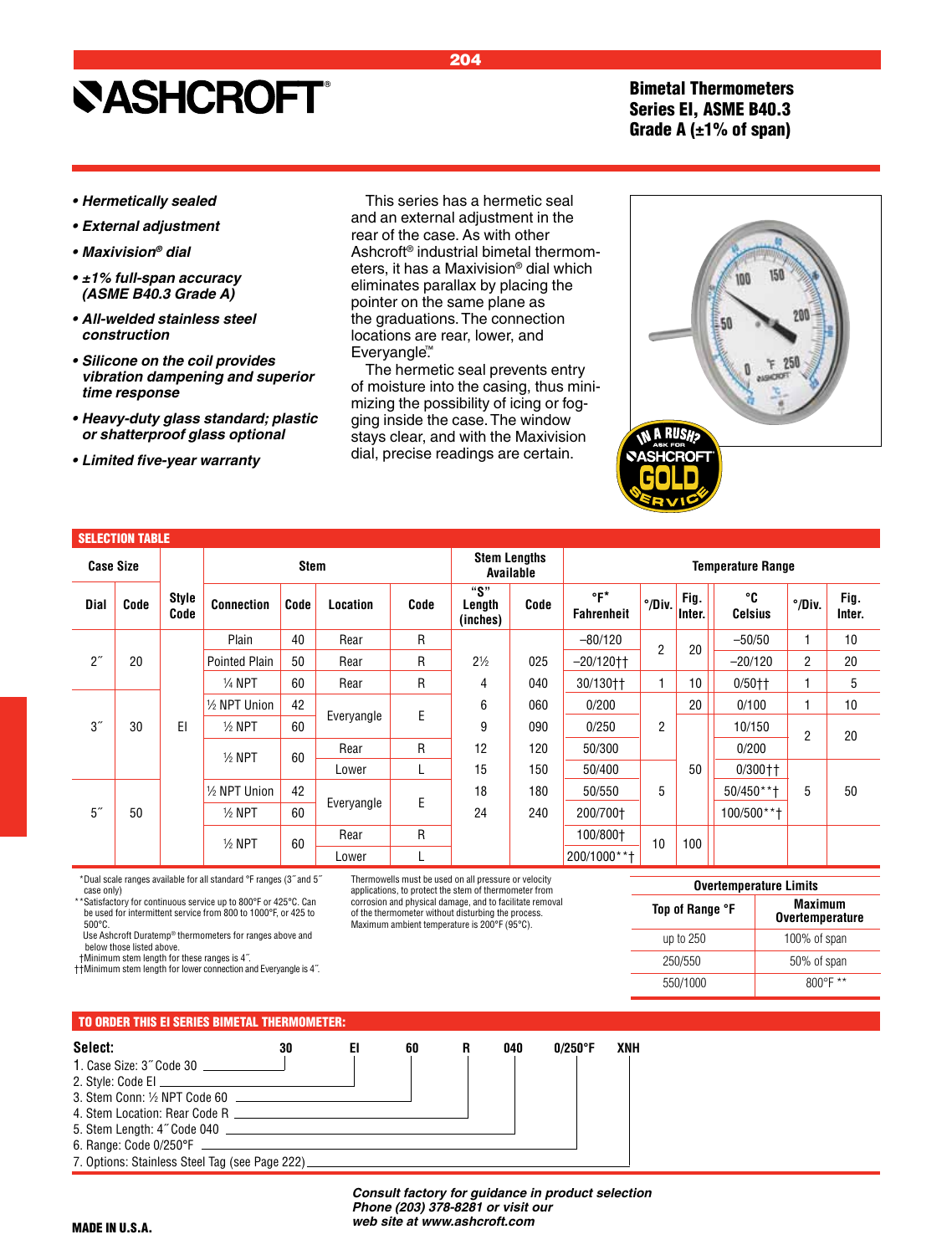Bimetal Thermometers Series CI, ASME B40.3 Grade A  $(\pm 1\%$  of span)

 $150$ 

 $25$ ٦F. essigners

100

50

- **Hermetically sealed**
- **Tamper resistant**
- **Maxivision***® dial*
- **±1% full-span accuracy (ASME B40.3 Grade A)**
- **All-welded stainless steel**   *construction*
- **Silicone on the coil provides**   *vibration dampening and superior time response*
- **Heavy-duty glass standard; plastic**   *or shatterproof glass optional*
- **Limited five-year warranty**

This series is tamper proof, hermetically sealed and has the Maxivision® dial. The connection locations are rear and lower. The CI series of Ashcroft® industrial bimetal thermometers was designed for applications where external adjustment or pointer reset are not desired.

The hermetic seal prevents entry of moisture into the casing, thus minimizing the possibility of fogging inside the case. The Maxivision dial provides accurate temperature readings.

|                    | <b>SELECTION TABLE</b> |               |                      |             |          |              |                           |                                  |                          |                  |                |                      |                |                |  |
|--------------------|------------------------|---------------|----------------------|-------------|----------|--------------|---------------------------|----------------------------------|--------------------------|------------------|----------------|----------------------|----------------|----------------|--|
| <b>Case Size</b>   |                        |               |                      | <b>Stem</b> |          |              |                           | <b>Stem Lengths</b><br>Available | <b>Temperature Range</b> |                  |                |                      |                |                |  |
| Dial               | Code                   | Style<br>Code | <b>Connection</b>    | Code        | Location | Code         | "S"<br>Length<br>(inches) | Code                             | °F*<br><b>Fahrenheit</b> | $^{\circ}/$ Div. | Fig.<br>Inter. | ℃°<br><b>Celsius</b> | °/Div.         | Fig.<br>Inter. |  |
|                    |                        |               | Plain                | 40          | Rear     | $\mathsf{R}$ |                           |                                  | $-80/120$                | $\overline{2}$   | 20             | $-50/50$             | $\mathbf{1}$   | 10             |  |
| $2^{\prime\prime}$ | 20                     |               | <b>Pointed Plain</b> | 50          | Rear     | $\mathsf{R}$ | $2\frac{1}{2}$            | 025                              | $-20/120$ <sup>++</sup>  |                  |                | $-20/120$            | $\overline{2}$ | 20             |  |
|                    |                        |               | $\frac{1}{4}$ NPT    | 60          | Rear     | $\mathsf{R}$ | 4                         | 040                              | 30/130††                 | $\mathbf{1}$     | 10             | $0/50$ <sup>++</sup> | 1              | 5              |  |
| 3''                | 30                     | CI            | $\frac{1}{2}$ NPT    | 60          | Rear     | $\mathsf{R}$ | 6                         | 060                              | 0/200                    |                  | 20             | 0/100                | 1              | 10             |  |
|                    |                        |               |                      |             | Lower    | L            | 9                         | 090                              | 0/250                    | 2                |                | 10/150               | $\overline{2}$ | 20             |  |
|                    |                        |               |                      |             |          |              | 12                        | 120                              | 50/300                   |                  |                | 0/200                |                |                |  |
|                    |                        |               |                      |             | Rear     | R            | 15                        | 150                              | 50/400                   |                  | 50             | $0/300 +$            |                |                |  |
| 5 <sup>''</sup>    | 50                     |               | $1/2$ NPT            | 60          |          |              | 18                        | 180                              | 50/550                   | 5                |                | 50/450**†            | 5              | 50             |  |
|                    |                        |               |                      |             |          | 24           | 240                       | 200/700+                         |                          |                  | 100/500**+     |                      |                |                |  |
|                    |                        |               |                      | Lower       |          |              |                           | 100/800+                         |                          |                  |                |                      |                |                |  |
|                    |                        |               |                      |             |          |              |                           |                                  | 200/1000**†              | 10               | 100            |                      |                |                |  |

\*\*Dual scale ranges available for all standard °F ranges (3˝ and 5˝ case only)

\*Satisfactory for continuous service up to 800°F or 425°C. Can be used for intermittent service from 800 to 1000°F, or 425 to 500°C.

 Use Ashcroft Duratemp® thermometers for ranges above and below those listed above.

††Minimum stem length for these ranges is 4˝. ††Minimum stem length for lower connection is 4˝.

Thermowells must be used on all pressure or velocity applications, to protect the stem of thermometer from corrosion and physical damage, and to facilitate removal of the thermometer without disturbing the process. Maximum ambient temperature is 200°F (95°C).

| <b>Overtemperature Limits</b> |                                          |  |  |  |  |  |  |  |  |
|-------------------------------|------------------------------------------|--|--|--|--|--|--|--|--|
| Top of Range °F               | <b>Maximum</b><br><b>Overtemperature</b> |  |  |  |  |  |  |  |  |
| up to 250                     | 100% of span                             |  |  |  |  |  |  |  |  |
| 250/550                       | 50% of span                              |  |  |  |  |  |  |  |  |
| 550/1000                      | $800^{\circ}$ F **                       |  |  |  |  |  |  |  |  |

### TO ORDER THIS CI SERIES BIMETAL THERMOMETER:

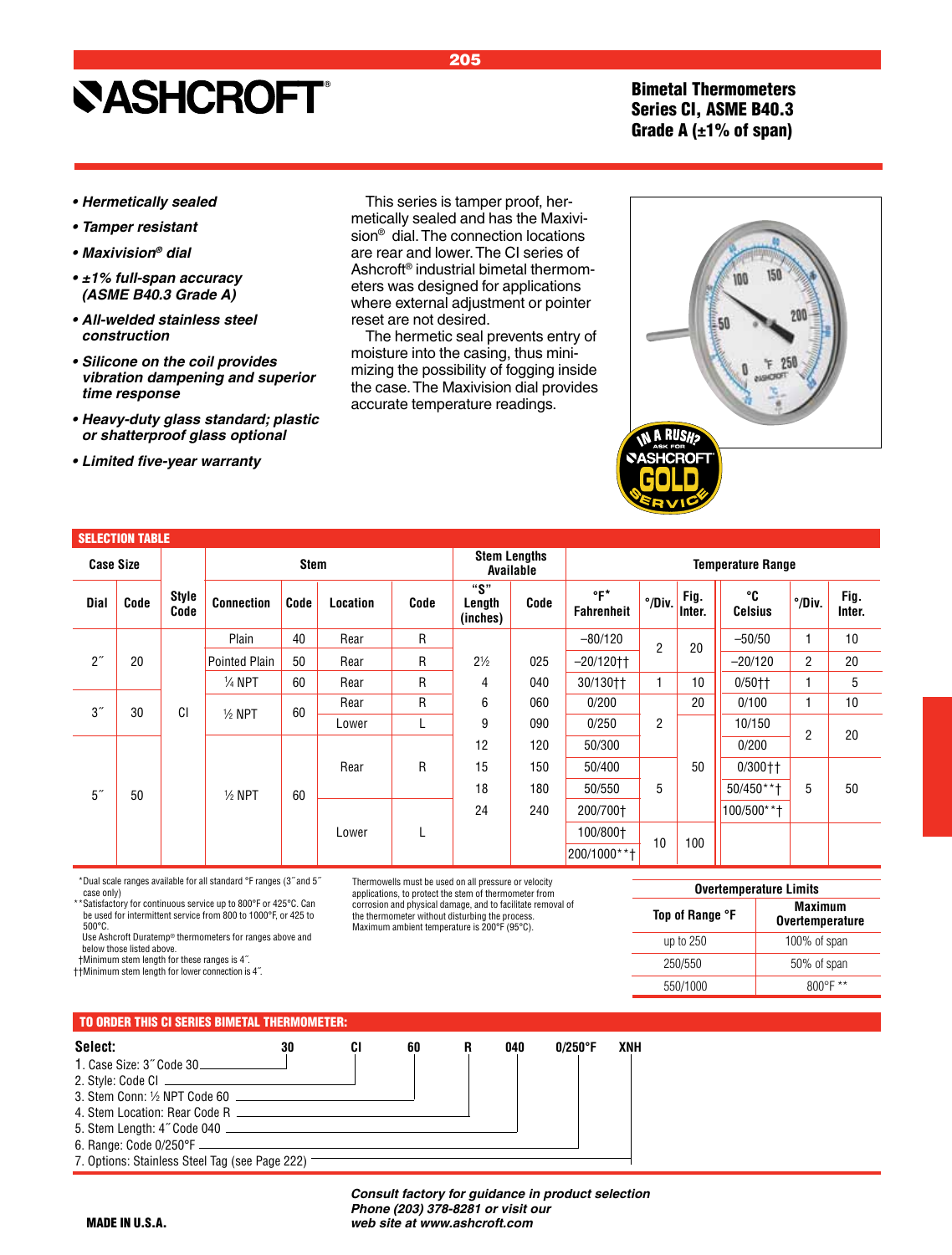Bimetal Thermometer Series EL, ASME B40.3 Grade A  $(\pm 1\%$  of span)

- **Silicone liquid filled**
- **External adjustment**
- **Durable polycarbonate window**
- **Maxivision***® dial*
- **±1% full-span accuracy (ASME B40.3 Grade A)**
- **All-welded stainless steel**  *construction*
- **Limited five-year warranty**

This series  $-$  liquid filled  $-$  is available in 3˝ rear, 5˝ rear and 5˝ Everyangle™ connections. The external adjustment is standard.

206

The Ashcroft® liquid-filled thermometer provides the same features as the EI style with the added benefit of liquid filling.

The potential wear problem caused by excessive vibration is minimized through dampening and the instrument life is prolonged. The liquid medium also improves readability.

| ì | 150<br>M<br>200<br>58<br>50                              |
|---|----------------------------------------------------------|
| ♦ | <b>IN A RUSH?<br/>CASHCROFT</b><br>É<br>s<br>С<br>Ξ<br>7 |

|                    | <b>SELECTION TABLE</b> |                      |                   |             |            |      |                                  |      |                                         |                                                                                                  |                |                      |                |                |  |  |
|--------------------|------------------------|----------------------|-------------------|-------------|------------|------|----------------------------------|------|-----------------------------------------|--------------------------------------------------------------------------------------------------|----------------|----------------------|----------------|----------------|--|--|
| <b>Case Size</b>   |                        |                      |                   | <b>Stem</b> |            |      | <b>Stem Lengths</b><br>Available |      | <b>Temperature Range</b>                |                                                                                                  |                |                      |                |                |  |  |
| Dial               | Code                   | <b>Style</b><br>Code | <b>Connection</b> | Code        | Location   | Code | "S"<br>Length<br>(inches)        | Code | $\mathsf{P}^\star$<br><b>Fahrenheit</b> |                                                                                                  | Fig.<br>Inter. | °C<br><b>Celsius</b> | °/Div.         | Fig.<br>Inter. |  |  |
| $3^{\prime\prime}$ | 30                     |                      | $1/2$ NPT         | 60          | Rear       | R    | $2\frac{1}{2}$                   | 025  | $-40/160$                               | $\overline{2}$                                                                                   | 20             | $-20/120$            | $\overline{2}$ | 20             |  |  |
|                    |                        |                      |                   |             |            |      | 4                                | 040  | $-20/120$ t                             | $\overline{2}$                                                                                   | 20             | $-10/110$            | $\overline{2}$ | 10             |  |  |
|                    |                        |                      |                   |             |            |      | 6                                | 060  | 30/130+                                 | 1                                                                                                | 10             |                      |                |                |  |  |
|                    |                        | EL                   | $1/2$ NPT         | 42          |            |      | 090<br>9                         |      | 0/200                                   | $\overline{2}$                                                                                   | 20             | $0/50+$              |                | 5              |  |  |
|                    |                        |                      | Union             |             | Everyangle | E    | 12                               | 120  | 0/250                                   | $\overline{2}$                                                                                   | 50             | 0/100                | н              | 10             |  |  |
| 5 <sup>''</sup>    | 50                     |                      |                   | 60          |            |      | 15                               | 150  | 50/300                                  | $^{\circ}$ /Div.<br>$\overline{2}$<br>50<br>20<br>2<br>10/150<br>5<br>50<br>5<br>50<br>$0/300 +$ |                |                      |                |                |  |  |
|                    |                        |                      | $\frac{1}{2}$ NPT |             |            |      | 18                               | 180  | 50/550                                  |                                                                                                  |                |                      |                |                |  |  |
|                    |                        |                      | $\frac{1}{2}$ NPT | 60          | Rear       | R    | 24                               | 240  |                                         |                                                                                                  |                |                      |                |                |  |  |

\*Dual scale ranges available for all standard °F ranges. †Minimum stem length for Everyangle connection is 4˝. •Use Ashcroft Duratemp® thermometers for ranges above and below those listed above.

•Thermowells must be used on all pressure or velocity applications, to protect the stem of thermometer from corrosion and physical damage, and to facilitate removal of the thermometer without disturbing the process. Maximum ambient temperature is 150°F (65°C).

| <b>Overtemperature Limits</b> |                                          |  |  |  |  |  |  |  |  |
|-------------------------------|------------------------------------------|--|--|--|--|--|--|--|--|
| Top of Range °F               | <b>Maximum</b><br><b>Overtemperature</b> |  |  |  |  |  |  |  |  |
| up to 160                     | 100% of span                             |  |  |  |  |  |  |  |  |
| 160/300                       | $300^{\circ}$ F                          |  |  |  |  |  |  |  |  |
| 300/550                       | $550^{\circ}$ F                          |  |  |  |  |  |  |  |  |

#### TO ORDER THIS EL SERIES BIMETAL THERMOMETER:



*Consult factory for guidance in product selection Phone (203) 378-8281 or visit our web site at www.ashcroft.com*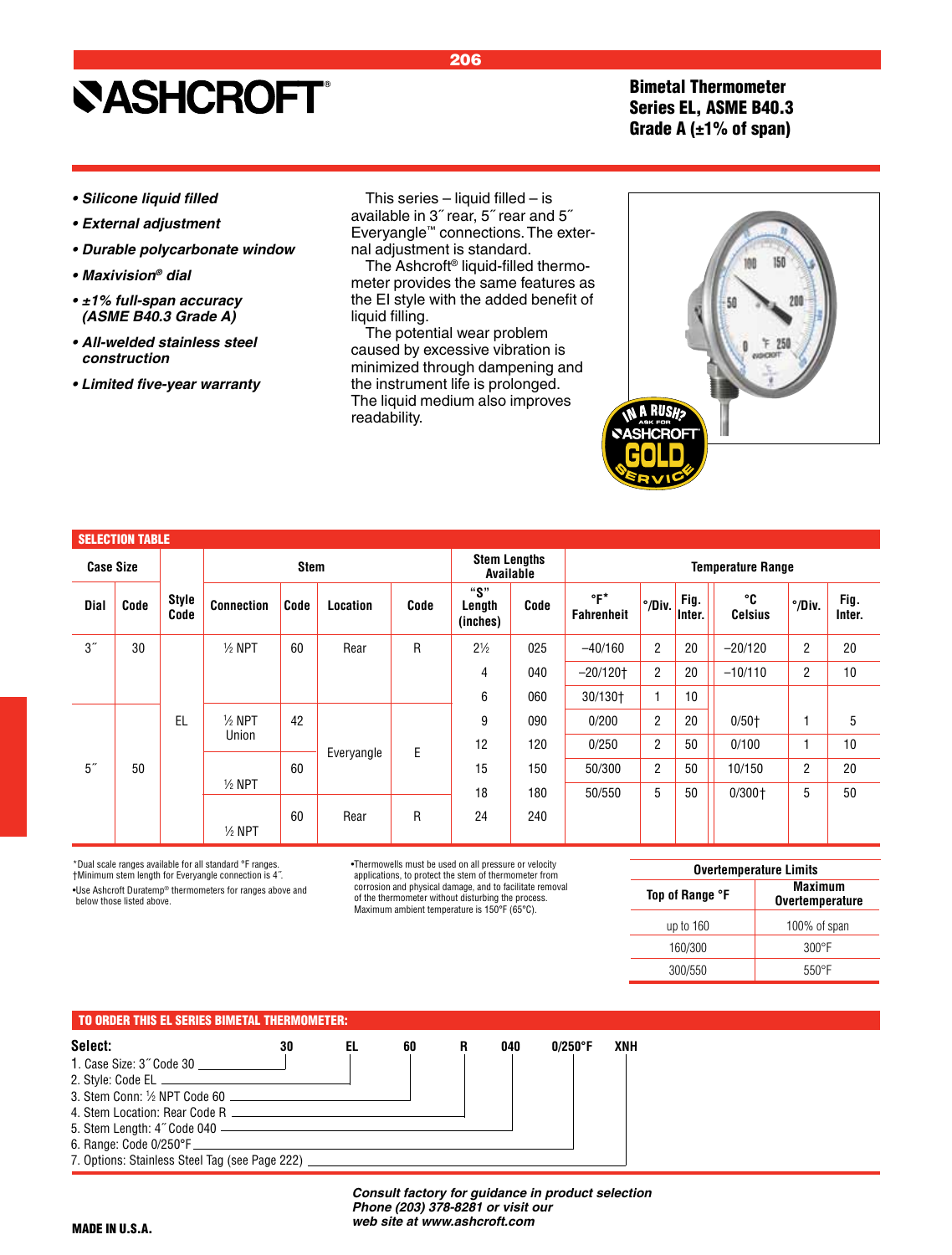

|                       |                     |                               |                          |                       |                       |                        |                      |                        |                    |      |               |               |                | Weight in ounces <sup>3</sup><br>$S - 2\frac{1}{2}$<br><b>Case Series</b> |     |
|-----------------------|---------------------|-------------------------------|--------------------------|-----------------------|-----------------------|------------------------|----------------------|------------------------|--------------------|------|---------------|---------------|----------------|---------------------------------------------------------------------------|-----|
| Case<br><b>Series</b> | Dial<br><b>Size</b> | <b>Connection</b><br>Location | A                        | B                     | C                     | D                      | Е                    | G                      | н                  | s    | <b>NPT</b>    | Hex           | <b>CI</b>      | EI                                                                        | EL. |
| CI, EI                | $2^{\prime\prime}$  | Rear<br>(Plain)               | $2\frac{3}{32}$<br>(53)  | $\frac{3}{8}$<br>(10) | $\frac{5}{16}$<br>(8) |                        |                      |                        |                    | $-2$ |               | 11/16         | $4\frac{1}{2}$ | $4\frac{1}{2}$                                                            |     |
| CI, EI                | $2^{\prime\prime}$  | Rear (Plain,<br>pointed stem) | $2\frac{3}{32}$<br>(53)  | $\frac{3}{8}$<br>(10) | $\frac{5}{16}$<br>(8) |                        |                      |                        |                    | $-2$ |               | 11/16         | $4\frac{1}{2}$ | $4\frac{1}{2}$                                                            |     |
| CI, EI                | $2^{\prime\prime}$  | Rear<br>(Threaded)            | $2\frac{3}{32}$<br>(53)  | $\frac{3}{8}$<br>(10) | $\frac{5}{16}$<br>(8) |                        |                      |                        |                    | $-2$ | $\frac{1}{4}$ | 11/16         | $4\frac{1}{2}$ | $4\frac{1}{2}$                                                            |     |
| CI, EI, EL            | 3 <sup>''</sup>     | Rear                          | $3^{5}/_{32}$<br>(80)    | 19/32<br>(15)         | $\frac{5}{16}$<br>(8) |                        |                      |                        |                    | $-2$ | $\frac{1}{2}$ | $\frac{7}{8}$ | 7              | $\overline{7}$                                                            | 8   |
| CI, EI                | 3 <sup>''</sup>     | Lower                         | $3^{5}/_{32}$<br>(80)    | $1^{27}/32$<br>(47)   |                       | $2^{5/8}$<br>(67)      | $\frac{1}{4}$<br>(6) |                        |                    | $-2$ | $\frac{1}{2}$ | $\frac{7}{8}$ | 11             | 11                                                                        |     |
| EI                    | 3 <sup>''</sup>     | Everyangle                    | $3^{5}/_{32}$<br>(80)    | 19/32<br>(15)         |                       |                        |                      | $1^{21}/_{32}$<br>(42) | $3^{7/16}$<br>(87) | $-2$ | $\frac{1}{2}$ | $\frac{7}{8}$ | —              | 10                                                                        |     |
| CI, EI, EL            | 5 <sup>''</sup>     | Rear                          | $5\frac{1}{32}$<br>(128) | 23/32<br>(18)         | $\frac{5}{16}$<br>(8) |                        |                      |                        |                    | $-2$ | $\frac{1}{2}$ | $\frac{7}{8}$ | 15             | 16                                                                        | 18  |
| CI, EI                | 5 <sup>''</sup>     | Lower                         | $5\frac{1}{32}$<br>(128) | $1^{15}/16$<br>(49)   |                       | $3\frac{5}{8}$<br>(92) | $\frac{1}{4}$<br>(6) | -                      |                    | $-2$ | $\frac{1}{2}$ | $\frac{7}{8}$ | 24             | 26                                                                        |     |
| EI, EL                | 5 <sup>''</sup>     | Everyangle                    | $5\frac{1}{16}$<br>(128) | 23/32<br>(18)         |                       |                        |                      | $1\frac{7}{8}$<br>(48) | $3\%$ 16<br>(91)   | $-2$ | $\frac{1}{2}$ | $\frac{7}{8}$ | —              | 25                                                                        | 28  |

#### **NOTES**

1 Figures in parenthesis ( ) are in millimeters. All other dimensions are in inches.

2 Standard "S" dimensions are  $2\frac{1}{2}$ , 4, 6, 9, 12, 15, 18 and 24 inches. Standard stem diameter is 1/4 inch.

3 Add 1 oz. for every 2 inches of stem length.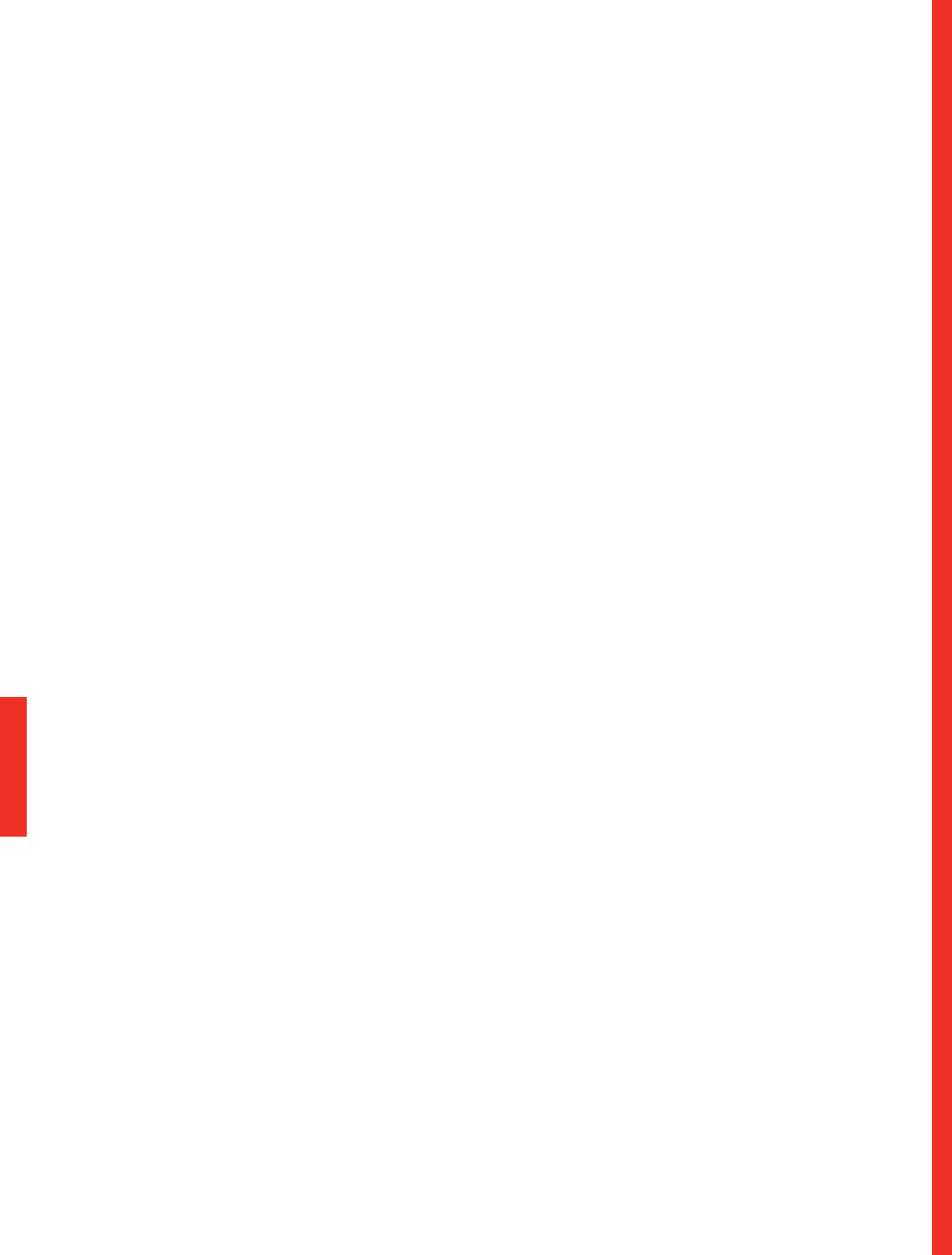### DURATEMP® THERMOMETERS

#### REMOTE READING THERMOMETERS

| <b>Product Selection Information  211</b>  |  |
|--------------------------------------------|--|
| <b>Duratemp Thermometer, Remote Mount,</b> |  |
| Duratemp Thermometer, Remote Mount,        |  |
| Duratemp Thermometer, Remote Mount,        |  |
| Duratemp Thermometer, Remote Mount,        |  |
| <b>Duratemp Thermometer, Remote Mount,</b> |  |

#### DIRECT READING THERMOMETERS

| <b>Duratemp Thermometer, Direct Mount,</b> |  |
|--------------------------------------------|--|
| <b>Duratemp Thermometer, Case,</b>         |  |
|                                            |  |
|                                            |  |
| <b>Bimetal and Duratemp®</b>               |  |
| <b>Type 2400E and 2410E</b>                |  |
|                                            |  |
|                                            |  |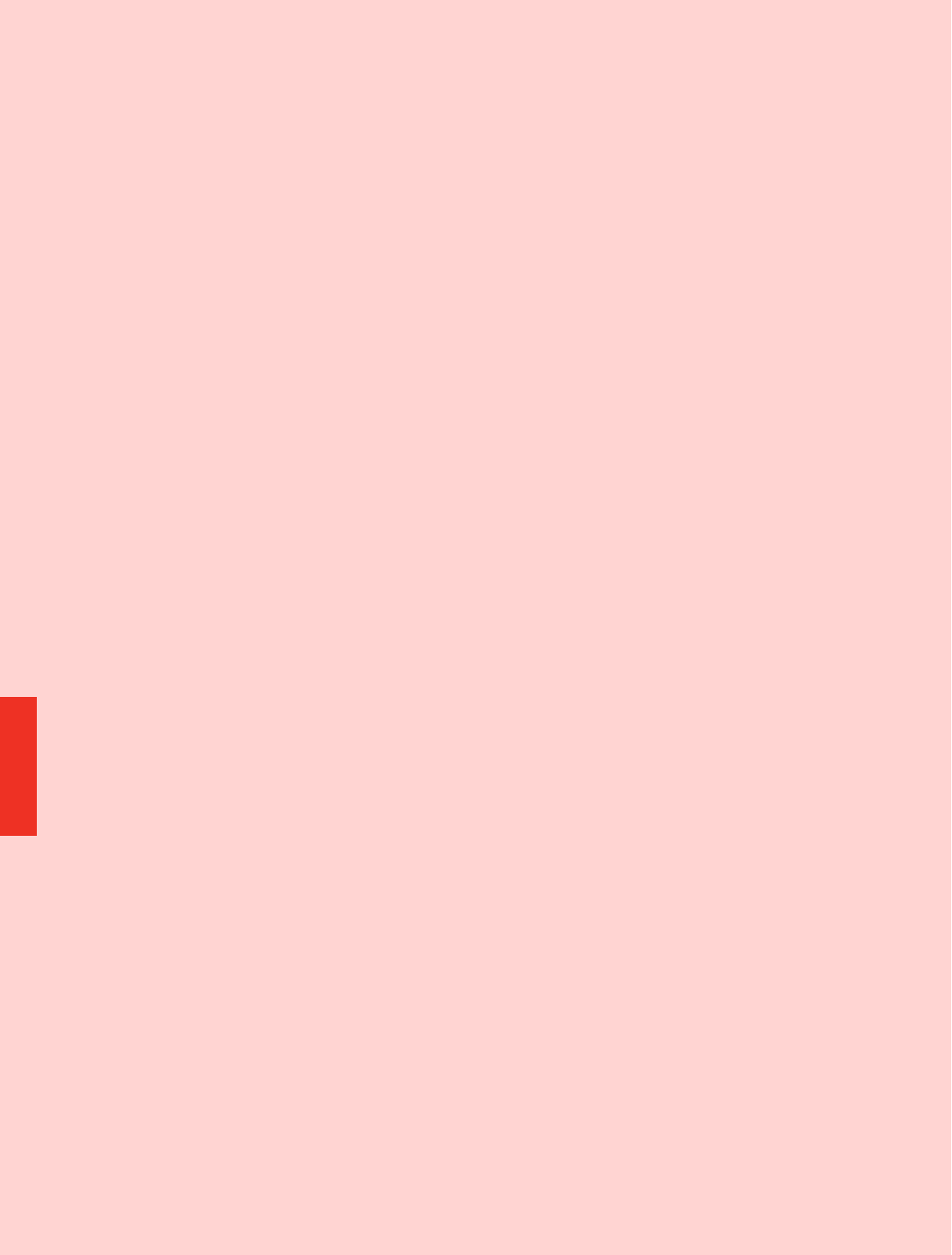Product Selection Information Duratemp® Remote-Mount **Thermometers** 



The superiority of a Duratemp® thermometer is revealed by comparison to conventional thermometry. Conventional gas thermometers operate on the principle that the absolute pressure is proportional to the absolute temperature. To obtain a usable temperature span, elevated working pressures must be used which frequently produce high stresses in the Bourdon tube. These high stresses reduce instrument life and may be hazardous.

The Duratemp thermometer on the other hand utilizes a combination of inert gas and activated carbon called a molecular sieve. This combination produces much lower internal pressures than conventional thermometers for the same temperature span. These lower pressures are transmitted to a compact helical Bourdon tube. The Bourdon tube connects directly to the pointer shaft thus eliminating the traditional movement assembly.

With this advantage the Duratemp thermometer is able to provide long life and sustained accuracy under the most adverse shock and vibration conditions.

**Accuracy:** ±1% of range span.

**Bulb Size:** 3<sup>"</sup> long by <sup>3</sup>%" O.D. bulb. **Bulb Material:** 316SS

**Ambient Error:** Ambient error is a function of line length, ambient temperature and other system parameters. The error at mid-scale will be  $\pm\frac{1}{2}$ % of range span for a ±25°F change in ambient temperature, for a typical thermometer. Consult factory for details.

**Vibration and Shock Resistance:** Extreme resistance similar to that required by MIL-T-19646.

**Actuation:** Gas/activated carbon. Pointer driven directly by lightweight helical Bourdon tube which is silicone damped.

**Field Zero Adjustment:** Adjustable pointer. **Over-range:** Minimum 25% of span beyond top of range. If greater over-range is anticipated, consult Customer Service.

**Head Error:** None. No correction required for any mounting configuration.

**Capillary Material:** 300 series stainless steel. **Line Length:** 5-80 ft in standard increments.

**Armor:** AISI 302 Spring Armor as standard.

**Dial Sizes:** Maxivision® anti-parallax two piece dial design 41 ⁄2˝ and 6˝ sizes – Celcius or Fahrenheit. Single plane design for all dual scales and 81 ⁄2˝ size.

**Ranges:** Standard Fahrenheit ranges available from –320°F to 1200°F. Celsius and dual scale also available.

**Cases:** 5 basic cases with lower or back connections, surface or flush mounted in stainless steel, phenolic or aluminum. All remote mount cases are field interchangeable, within the same range. Direct mount units available 41 ⁄2˝ stainless steel case only. (Everyangle)

**Direct Mount Stem Lengths:** Four standard increment of semi-rigid stainless steel from 6 inches to 15 inches. (Consult factory for longer stem lengths.)

**Direct Mount Union:** <sup>1</sup> ⁄2 NPT union connection fixed at the top of the stem.

**Operating Conditions:** The maximum case temperature should not exceed 160°F (71°C). The line should be laid so that it will not be exposed to extreme temperatures such as nearby steam pipes, ovens or other heated surfaces.

**Thermowells:** Thermowells must be used on any application where the bulb of the thermometer may be exposed to pressure, corrosive fluids or high velocity. Additionally, the use of a thermowell permits instrument interchangeability or recalibration without shutting down the process.

**Dials:** Aluminum dials have highly legible black markings on a white background. The Maxivision dial is a linear anti-parallax dial for excellent readability in the 41 ⁄2˝ and 6˝ sizes. The divisions and the pointer are in the same plane which allows readability from any angle without parallax error.

**Windows:** The standard window for the Duratemp thermometer is glass. Shatterproof glass and plastic disc windows are optional.

#### **MERCURY FREE**

**Gas Filled:** NIOSH and OSHA compliance for mercury contamination hazards. Protects personnel and processes from accidental contamination.

**No Head or Elevation Error:** Gear and pinion movements are eliminated, resulting in increased instrument life and reduced replacement costs.

Silicone damped Bourdon tube eliminates damage from shock and vibration.

*Consult factory for guidance in product selection Phone (203) 378-8281 or visit our web site at www.ashcroft.com*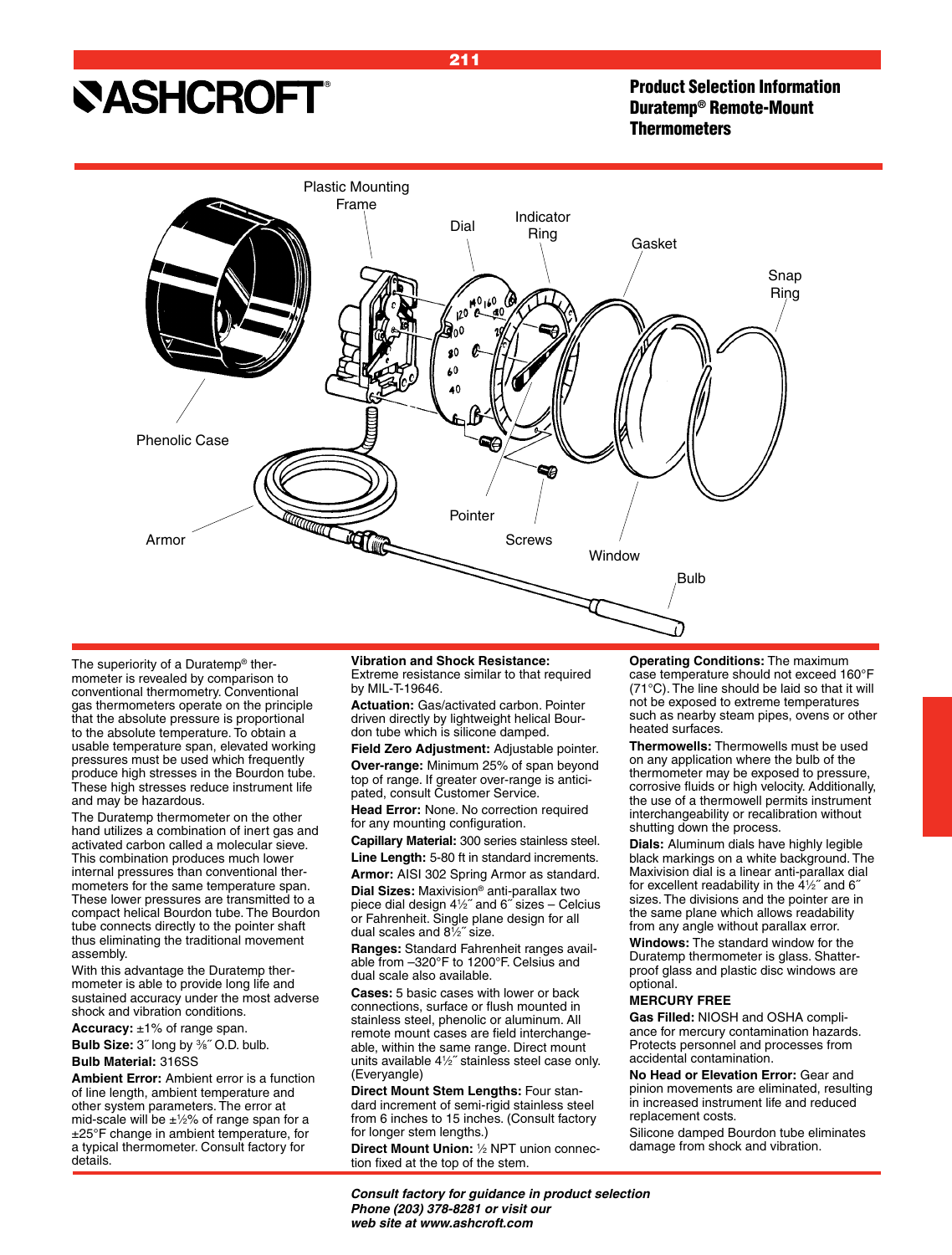Duratemp® Thermometer Series 600A-01 Accuracy  $(\pm 1\%$  F.S.)

- **Exclusive movementless design resists shock and vibration – no**  *gears to wear or misalign resulting in increased instrument life*
- **Gas-operated molecular sieve**
- **No elevation error**
- **Mercury free**
- **One bulb size for all ranges**
- **±1% full-span accuracy**
- **Maxivision***® dial*
- **• Limited five-year warranty**

#### SELECTION TABLE

| $600A - 01$ |                         |                 |                  |                 | C <sub>01</sub> |                 |                   |                                                                                   | <b>B01</b>                          |             | A1                 |                 | <b>LO7</b>         |           | AK                   |
|-------------|-------------------------|-----------------|------------------|-----------------|-----------------|-----------------|-------------------|-----------------------------------------------------------------------------------|-------------------------------------|-------------|--------------------|-----------------|--------------------|-----------|----------------------|
|             | Table 1                 |                 |                  |                 | Table 2         |                 |                   |                                                                                   | Table 3                             |             | Table 4            |                 | Table 5            |           | Table 6              |
|             | <b>CASE STYLE</b>       |                 | <b>CASE SIZE</b> |                 |                 | <b>MOUNTING</b> |                   |                                                                                   | <b>BULB STYLES*</b>                 |             | <b>ARMOR STYLE</b> |                 | <b>LINE LENGTH</b> |           | <b>RANGES</b>        |
|             |                         |                 |                  | <b>MOUNTING</b> |                 |                 | <b>CONNECTION</b> | <b>CODE</b>                                                                       | <b>DESCRIPTION</b>                  | <b>CODE</b> | <b>DESCRIPTION</b> | <b>CODE</b>     | <b>LINE LENGTH</b> | CODE      | <b>SINGLE RANGES</b> |
|             | <b>CODE DESCRIPTION</b> | CODE            | <b>SIZE</b>      | SURFACE FLUSH   |                 | <b>LOWER</b>    | <b>REAR</b>       |                                                                                   |                                     |             |                    |                 |                    | AB        | $-320/200^{\circ}$ F |
| 01          | ST. ST.<br>BAYONET      | C <sub>01</sub> | $4^{1}/2$        | ✓               |                 | ✓               |                   | <b>B01</b>                                                                        | 12" Bendable<br>extension           |             |                    |                 |                    | AE        | $-100/100^{\circ}$ F |
|             | RING                    | C11             | $4^{1}/2$        |                 | ✓               |                 | ✓                 |                                                                                   | with 1/2 NPT union                  |             |                    | L <sub>01</sub> | 5 <sup>′</sup>     | AG        | $-40/180$ °F         |
|             |                         |                 |                  |                 |                 |                 |                   |                                                                                   | connection                          | A1          | <b>Stainless</b>   |                 |                    | AK        | 20/240°F             |
|             |                         |                 |                  |                 |                 |                 |                   |                                                                                   |                                     |             | Steel              |                 |                    | AL        | 50/300°F             |
|             |                         |                 |                  |                 |                 |                 |                   | <b>B03</b>                                                                        | Plain bulb<br>with rigid            |             | Spring             |                 |                    | AN        | 50/550°F             |
|             |                         |                 |                  |                 |                 |                 |                   |                                                                                   | extension,                          |             |                    | L03             | 10 <sup>7</sup>    | AR        | 50/750°F             |
|             |                         |                 |                  |                 |                 |                 |                   |                                                                                   | no union                            |             |                    |                 |                    | AT        | 400/1200°F           |
|             |                         |                 |                  |                 |                 |                 |                   |                                                                                   |                                     |             |                    |                 |                    | AY        | $-200/100^{\circ}$ C |
|             |                         |                 |                  |                 |                 |                 |                   | <b>B08</b>                                                                        | Plain bulb with<br>rigid extension, |             |                    |                 |                    | <b>BL</b> | $-80/40^{\circ}$ C   |
| 60OA        |                         |                 |                  |                 |                 |                 |                   |                                                                                   | 1/2 NPT union on                    |             |                    | L07             | 20 <sup>7</sup>    | <b>BN</b> | $-40/80$ °C          |
|             |                         |                 |                  |                 |                 |                 |                   |                                                                                   | armor                               |             |                    |                 |                    | <b>BS</b> | $0/120^{\circ}$ C    |
|             |                         |                 |                  |                 |                 |                 |                   |                                                                                   | 18" Bendable                        |             |                    |                 |                    | <b>BT</b> | 10/150°C             |
|             |                         |                 |                  |                 |                 |                 |                   | <b>B17</b>                                                                        | extension                           |             |                    |                 |                    | <b>BU</b> | $0/300^{\circ}$ C    |
|             |                         |                 |                  |                 |                 |                 |                   |                                                                                   | with 1/2 NPT union<br>connection    |             |                    | L09             | 30 <sup>′</sup>    | <b>BW</b> | $0/400^{\circ}$ C    |
|             |                         |                 |                  |                 |                 |                 |                   |                                                                                   |                                     |             |                    |                 |                    | <b>BJ</b> | 200/650°C            |
|             |                         |                 |                  |                 |                 |                 |                   |                                                                                   |                                     |             |                    |                 |                    |           | <b>DUAL RANGES</b>   |
|             |                         |                 |                  |                 |                 |                 |                   | <b>B18</b>                                                                        | 24" Bendable<br>extension           |             |                    |                 |                    | <b>CE</b> | 20/240°F             |
|             |                         |                 |                  |                 |                 |                 |                   |                                                                                   | with 1/2 NPT union                  |             |                    | L <sub>13</sub> | 50 <sup>°</sup>    |           | $0/120^{\circ}$ C    |
|             |                         |                 |                  |                 |                 |                 |                   |                                                                                   | connection                          |             |                    |                 |                    | <b>CF</b> | 50/550°F             |
|             |                         |                 |                  |                 |                 |                 |                   |                                                                                   | *Minimum recommended                |             |                    |                 |                    |           | $0/300^{\circ}$ C    |
|             |                         |                 |                  |                 |                 |                 |                   |                                                                                   | insertion length                    |             |                    |                 |                    | DR        | 50/300°F             |
|             |                         |                 |                  |                 |                 |                 |                   |                                                                                   | ("u" dimension) in liquids          |             |                    | L <sub>19</sub> | 80 <sup>°</sup>    |           | 10/150°C             |
|             |                         |                 |                  |                 |                 |                 |                   | is 4 inches and in gases<br>is 6 inches for standard<br>$3$ / $8 \times 3$ " bulb |                                     |             |                    |                 |                    | DT        | $-40/180$ °F         |
|             |                         |                 |                  |                 |                 |                 |                   |                                                                                   |                                     |             |                    |                 |                    |           | $-40/80$ °C          |
|             |                         |                 |                  |                 |                 |                 |                   |                                                                                   |                                     |             |                    |                 |                    |           |                      |

| TO ORDER THIS DURATEMP 600A-01 THERMOMETER:                                                    |                                                              |      |    |     |     |    |     |    |     |
|------------------------------------------------------------------------------------------------|--------------------------------------------------------------|------|----|-----|-----|----|-----|----|-----|
| Select:                                                                                        |                                                              | 600A | 01 | CO1 | B01 | A1 | LO7 | AK | XNH |
| 1. Case Style: Stainless Steel/Bayonet Ring ——————————Table 1 ——————————————————               |                                                              |      |    |     |     |    |     |    |     |
| 2. Case Size & Mounting: 41/2" Surface, Lower- <b>Case Community</b> Table 2                   |                                                              |      |    |     |     |    |     |    |     |
| 3. Bulb Style: 12" Bendable Extension                                                          |                                                              |      |    |     |     |    |     |    |     |
| with Union Connection —————————————————————Table 3                                             |                                                              |      |    |     |     |    |     |    |     |
| 4. Armor Style: Stainless Steel Spring - The Management of Armor Style: Stainless Steel Spring | ——Table 4 —————                                              |      |    |     |     |    |     |    |     |
| 5. Line Length: 20 feet ————————————————————                                                   | $-$ Table 5 $\overline{\phantom{a} \phantom{a} \phantom{a}}$ |      |    |     |     |    |     |    |     |
|                                                                                                | – Table 6 –                                                  |      |    |     |     |    |     |    |     |
|                                                                                                | (See Page 222) ——————                                        |      |    |     |     |    |     |    |     |

*Consult factory for guidance in product selection Phone (203) 378-8281 or visit our web site at www.ashcroft.com*



212



A high impact-resistant polished stainless steel case. Bayonet ring facilitates easy removal for glass replacement and pointer adjustment. A versatile case that enables surface or flush mounting. Available in

41 ⁄2˝ dial size.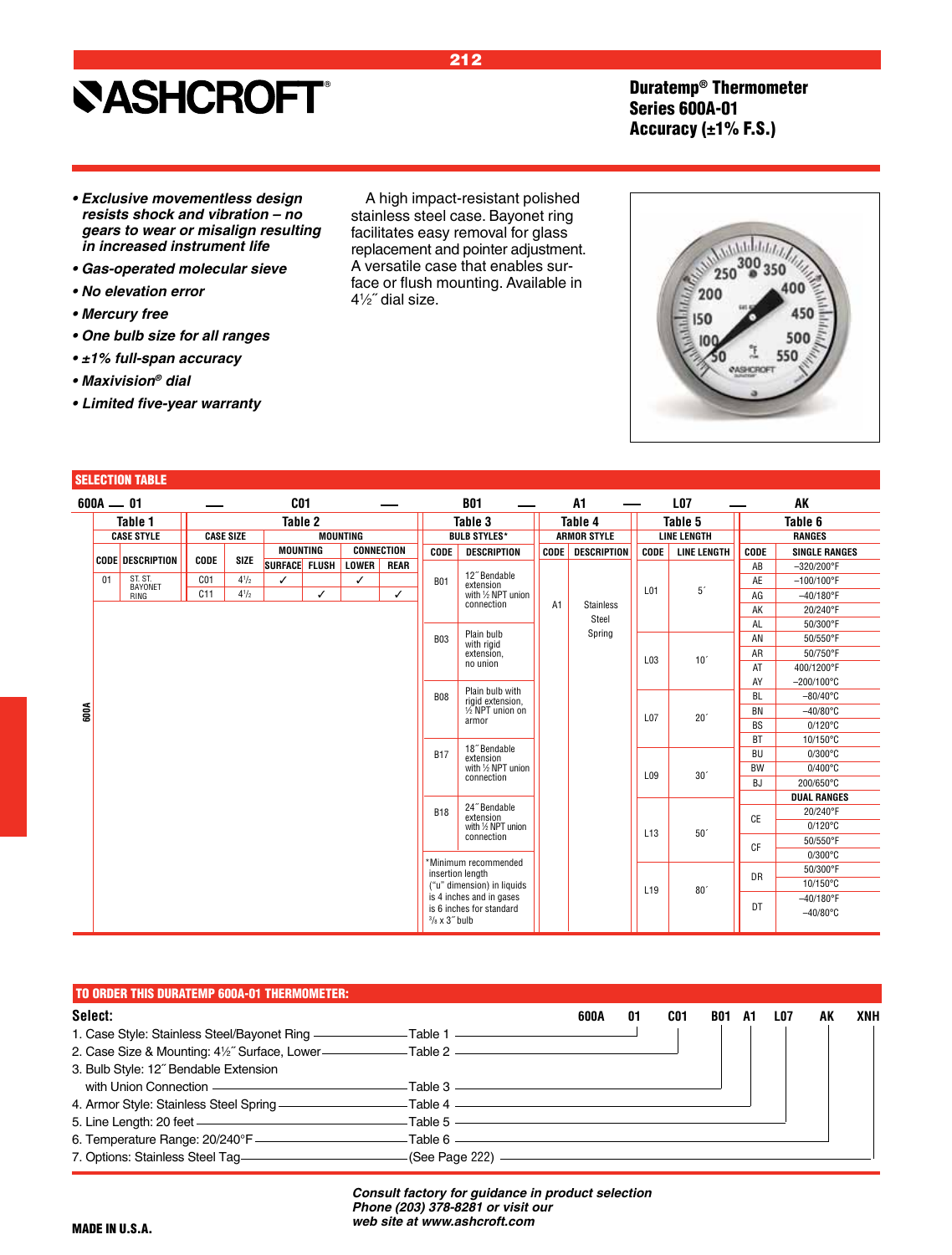### **SASHCROFT®**

Duratemp® Thermometer Series 600A-02 Accuracy (±1% F.S.)

- **Exclusive movementless design resists shock and vibration – no**  *gears to wear or misalign resulting in increased instrument life*
- **Gas-operated molecular sieve**
- **No elevation error**
- **Mercury free**
- **One bulb size for all ranges**
- **±1% full-span accuracy**
- **Maxivision***® dial*
- **• Limited five-year warranty**

#### SELECTION TABLE

|      |    | $600A - 02$             |                 |                  |                 | C12 |                 |                   |                           | <b>B01</b>                          |                | A1                 |                 | <b>L07</b>         |           | AK                   |
|------|----|-------------------------|-----------------|------------------|-----------------|-----|-----------------|-------------------|---------------------------|-------------------------------------|----------------|--------------------|-----------------|--------------------|-----------|----------------------|
|      |    | Table 1                 |                 |                  | Table 2         |     |                 |                   |                           | Table 3                             |                | Table 4            |                 | Table 5            |           | Table 6              |
|      |    | <b>CASE STYLE</b>       |                 | <b>CASE SIZE</b> |                 |     | <b>MOUNTING</b> |                   |                           | <b>BULB STYLES*</b>                 |                | <b>ARMOR STYLE</b> |                 | <b>LINE LENGTH</b> |           | <b>RANGES</b>        |
|      |    |                         |                 | <b>SIZE</b>      | <b>MOUNTING</b> |     |                 | <b>CONNECTION</b> | <b>CODE</b>               | <b>DESCRIPTION</b>                  | <b>CODE</b>    | <b>DESCRIPTION</b> | CODE            | <b>LINE LENGTH</b> | CODE      | <b>SINGLE RANGES</b> |
|      |    | <b>CODE DESCRIPTION</b> | <b>CODE</b>     |                  | SURFACE FLUSH   |     | LOWER           | <b>REAR</b>       |                           |                                     |                |                    |                 |                    | AB        | $-320/200^{\circ}$ F |
|      | 02 | ALUMINUM                | C12             | $4^{1/2}$        |                 | ✓   |                 | ✓                 | <b>B01</b>                | 12" Bendable<br>extension           |                |                    |                 |                    | AE        | $-100/100^{\circ}$ F |
|      |    | HINGED<br><b>RING</b>   | C27             | 6                |                 | ✓   |                 | ✓                 |                           | with 1/2 NPT union                  |                |                    | L01             | $5^\prime$         | AG        | $-40/180$ °F         |
|      |    |                         | C <sub>35</sub> | $8^{1/2}$        |                 | ✓   |                 | ✓                 |                           | connection                          | A <sub>1</sub> | <b>Stainless</b>   |                 |                    | AK        | 20/240°F             |
|      |    |                         |                 |                  |                 |     |                 |                   |                           |                                     |                | Steel              |                 |                    | AL        | 50/300°F             |
|      |    |                         |                 |                  |                 |     |                 |                   | <b>B03</b>                | Plain bulb<br>with rigid            |                | Spring             |                 |                    | AN        | 50/550°F             |
|      |    |                         |                 |                  |                 |     |                 |                   |                           | extension,                          |                |                    | L03             | 10 <sup>7</sup>    | AR        | 50/750°F             |
|      |    |                         |                 |                  |                 |     |                 |                   |                           | no union                            |                |                    |                 |                    | AT        | 400/1200°F           |
|      |    |                         |                 |                  |                 |     |                 |                   |                           |                                     |                |                    |                 |                    | AY        | $-200/100^{\circ}$ C |
|      |    |                         |                 |                  |                 |     |                 |                   | <b>B08</b>                | Plain bulb with<br>rigid extension, |                |                    |                 |                    | <b>BL</b> | $-80/40^{\circ}$ C   |
| 600A |    |                         |                 |                  |                 |     |                 |                   |                           | 1/2 NPT union on                    |                |                    | L07             | 20 <sup>°</sup>    | <b>BN</b> | $-40/80^{\circ}$ C   |
|      |    |                         |                 |                  |                 |     |                 |                   |                           | armor                               |                |                    |                 |                    | <b>BS</b> | $0/120^{\circ}$ C    |
|      |    |                         |                 |                  |                 |     |                 |                   |                           |                                     |                |                    |                 |                    | <b>BT</b> | 10/150°C             |
|      |    |                         |                 |                  |                 |     |                 |                   | <b>B17</b>                | 18" Bendable<br>extension           |                |                    |                 |                    | BU        | $0/300^{\circ}$ C    |
|      |    |                         |                 |                  |                 |     |                 |                   |                           | with 1/2 NPT union                  |                |                    | L09             | 30 <sup>°</sup>    | <b>BW</b> | $0/400^{\circ}$ C    |
|      |    |                         |                 |                  |                 |     |                 |                   |                           | connection                          |                |                    |                 |                    | BJ        | 200/650°C            |
|      |    |                         |                 |                  |                 |     |                 |                   |                           |                                     |                |                    |                 |                    |           | <b>DUAL RANGES</b>   |
|      |    |                         |                 |                  |                 |     |                 |                   | <b>B18</b>                | 24" Bendable<br>extension           |                |                    |                 |                    | <b>CE</b> | 20/240°F             |
|      |    |                         |                 |                  |                 |     |                 |                   |                           | with 1/2 NPT union                  |                |                    | L <sub>13</sub> | 50 <sup>°</sup>    |           | $0/120^{\circ}$ C    |
|      |    |                         |                 |                  |                 |     |                 |                   |                           | connection                          |                |                    |                 |                    | <b>CF</b> | 50/550°F             |
|      |    |                         |                 |                  |                 |     |                 |                   |                           | *Minimum recommended                |                |                    |                 |                    |           | $0/300^{\circ}$ C    |
|      |    |                         |                 |                  |                 |     |                 |                   |                           | insertion length                    |                |                    |                 |                    | DR        | 50/300°F             |
|      |    |                         |                 |                  |                 |     |                 |                   |                           | ("u" dimension) in liquids          |                |                    | L <sub>19</sub> | 80 <sup>°</sup>    |           | 10/150°C             |
|      |    |                         |                 |                  |                 |     |                 |                   |                           | is 4 inches and in gases            |                |                    |                 |                    | DT        | $-40/180^{\circ}$ F  |
|      |    |                         |                 |                  |                 |     |                 |                   | $3$ / $8 \times 3$ " bulb | is 6 inches for standard            |                |                    |                 |                    |           | $-40/80$ °C          |
|      |    |                         |                 |                  |                 |     |                 |                   |                           |                                     |                |                    |                 |                    |           |                      |

| <b>TO ORDER THIS DURATEMP 600A-02 THERMOMETER:</b>                               |      |    |     |            |    |     |    |            |
|----------------------------------------------------------------------------------|------|----|-----|------------|----|-----|----|------------|
| Select:                                                                          | 600A | 02 | C12 | <b>B01</b> | A1 | LO7 | AK | <b>XNH</b> |
| 1. Case Style: Aluminum/Hinged Ring _________________Table 1 ___________________ |      |    |     |            |    |     |    |            |
|                                                                                  |      |    |     |            |    |     |    |            |
| 3. Bulb Style: 12" Bendable Extension                                            |      |    |     |            |    |     |    |            |
|                                                                                  |      |    |     |            |    |     |    |            |
|                                                                                  |      |    |     |            |    |     |    |            |
|                                                                                  |      |    |     |            |    |     |    |            |
|                                                                                  |      |    |     |            |    |     |    |            |
| 7. Options: Stainless Steel Tag _______________________(See Page 222) __________ |      |    |     |            |    |     |    |            |

*Consult factory for guidance in product selection Phone (203) 378-8281 or visit our web site at www.ashcroft.com*

213

An aluminum case with a durable epoxy finish. Designed specifically for panel mounting. A hinged ring permits glass replacement and pointer adjustment. Available in 41 ⁄2,˝ 6˝ and

81 ⁄2˝ sizes.

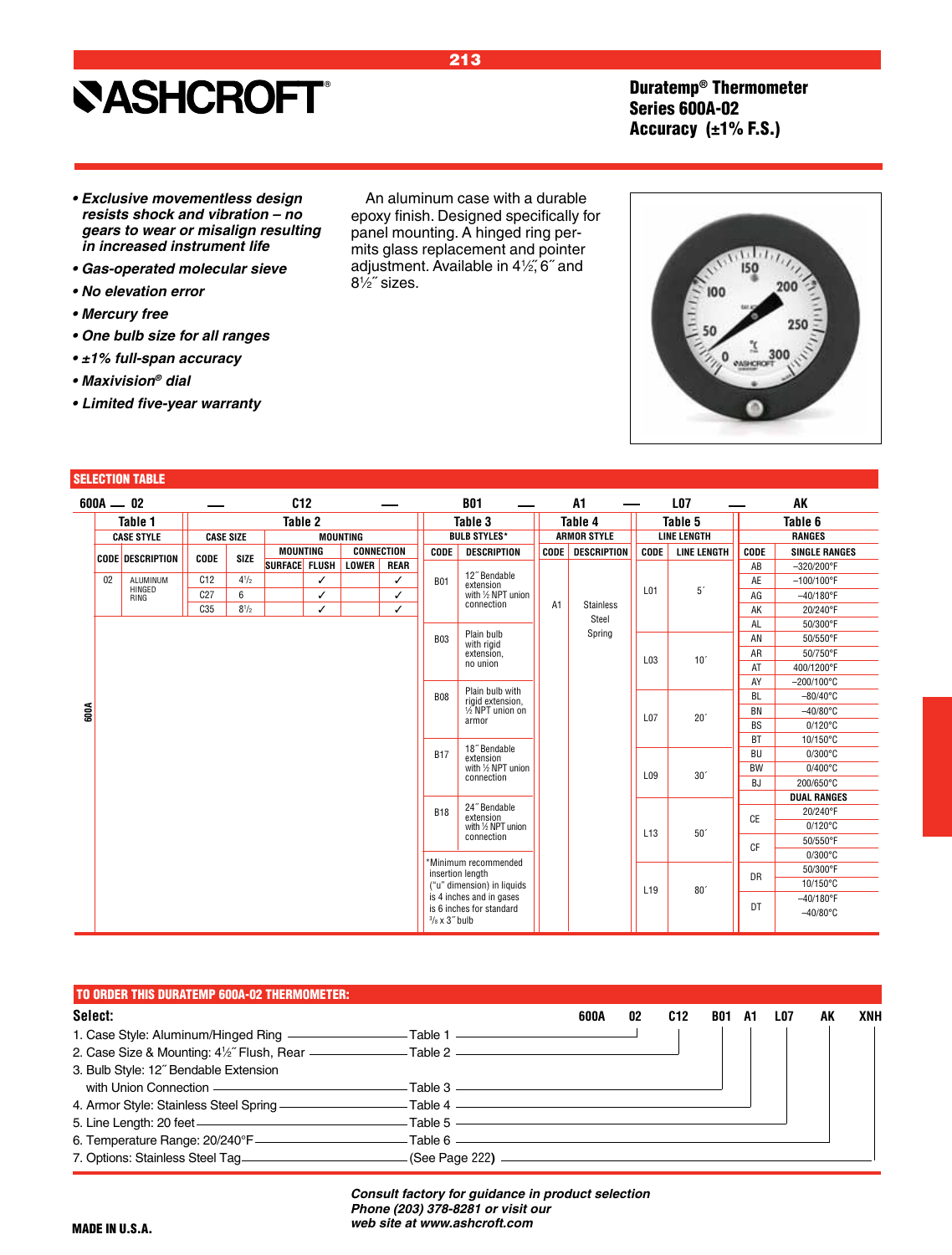### Duratemp® Thermometer Series 600A-03 Accuracy  $(\pm 1\%$  F.S.)

- **Exclusive movementless design resists shock and vibration – no**  *gears to wear or misalign resulting in increased instrument life*
- **Gas-operated molecular sieve**
- **No elevation error**
- **Mercury free**
- **One bulb size for all ranges**
- **±1% full-span accuracy**
- **Maxivision***® dial*
- **• Limited five-year warranty**

#### SELECTION TABLE

|      | $600A - 03$ |                         |                 |                  |                 | C <sub>02</sub> |                 |                   |                       | <b>B01</b>                               |                | A1                 |                 | <b>LO7</b>         |           | AK                   |
|------|-------------|-------------------------|-----------------|------------------|-----------------|-----------------|-----------------|-------------------|-----------------------|------------------------------------------|----------------|--------------------|-----------------|--------------------|-----------|----------------------|
|      |             | Table 1                 |                 |                  |                 | Table 2         |                 |                   |                       | Table 3                                  |                | Table 4            |                 | Table 5            |           | Table 6              |
|      |             | <b>CASE STYLE</b>       |                 | <b>CASE SIZE</b> |                 |                 | <b>MOUNTING</b> |                   |                       | <b>BULB STYLES*</b>                      |                | <b>ARMOR STYLE</b> |                 | <b>LINE LENGTH</b> |           | <b>RANGES</b>        |
|      |             |                         |                 | <b>SIZE</b>      | <b>MOUNTING</b> |                 |                 | <b>CONNECTION</b> | CODE                  | <b>DESCRIPTION</b>                       | CODE           | DESCRIPTION        | <b>CODE</b>     | <b>LINE LENGTH</b> | CODE      | <b>SINGLE RANGES</b> |
|      |             | <b>CODE DESCRIPTION</b> | <b>CODE</b>     |                  | SURFACE FLUSH   |                 | <b>LOWER</b>    | <b>REAR</b>       |                       |                                          |                |                    |                 |                    | AB        | $-320/200^{\circ}$ F |
|      | 03          | ALUMINUM                | C <sub>02</sub> | $4^{1/2}$        | ✓               |                 | ✓               |                   | <b>B01</b>            | 12" Bendable<br>extension                |                |                    |                 |                    | AE        | $-100/100^{\circ}$ F |
|      |             | THREADED                | C15             | 6                | ✓               |                 | ✓               |                   |                       | with 1/2 NPT union                       |                |                    | L01             | 5 <sup>′</sup>     | AG        | $-40/180$ °F         |
|      |             | <b>RING</b>             |                 |                  |                 |                 |                 |                   |                       | connection                               | A <sub>1</sub> | <b>Stainless</b>   |                 |                    | AK        | 20/240°F             |
|      |             |                         |                 |                  |                 |                 |                 |                   |                       |                                          |                | Steel              |                 |                    | <b>AL</b> | 50/300°F             |
|      |             |                         |                 |                  |                 |                 |                 |                   | <b>B03</b>            | Plain bulb<br>with rigid                 |                | Spring             |                 |                    | AN        | 50/550°F             |
|      |             |                         |                 |                  |                 |                 |                 |                   |                       | extension.                               |                |                    |                 | 10 <sup>7</sup>    | AR        | 50/750°F             |
|      |             |                         |                 |                  |                 |                 |                 |                   |                       | no union                                 |                |                    | L03             |                    | AT        | 400/1200°F           |
|      |             |                         |                 |                  |                 |                 |                 |                   |                       |                                          |                |                    |                 |                    | AY        | $-200/100^{\circ}$ C |
|      |             |                         |                 |                  |                 |                 |                 |                   | <b>B08</b>            | Plain bulb with<br>rigid extension,      |                |                    |                 |                    | <b>BL</b> | $-80/40^{\circ}$ C   |
| 600A |             |                         |                 |                  |                 |                 |                 |                   |                       | 1/2 NPT union on                         |                |                    | L07             | 20 <sup>°</sup>    | BN        | $-40/80$ °C          |
|      |             |                         |                 |                  |                 |                 |                 |                   |                       | armor                                    |                |                    |                 |                    | <b>BS</b> | $0/120^{\circ}$ C    |
|      |             |                         |                 |                  |                 |                 |                 |                   |                       |                                          |                |                    |                 |                    | <b>BT</b> | 10/150°C             |
|      |             |                         |                 |                  |                 |                 |                 |                   | <b>B17</b>            | 18" Bendable<br>extension                |                |                    |                 |                    | <b>BU</b> | $0/300^{\circ}$ C    |
|      |             |                         |                 |                  |                 |                 |                 |                   |                       | with 1/2 NPT union                       |                |                    | L09             | 30 <sup>′</sup>    | <b>BW</b> | $0/400^{\circ}$ C    |
|      |             |                         |                 |                  |                 |                 |                 |                   |                       | connection                               |                |                    |                 |                    | <b>BJ</b> | 200/650°C            |
|      |             |                         |                 |                  |                 |                 |                 |                   |                       |                                          |                |                    |                 |                    |           | <b>DUAL RANGES</b>   |
|      |             |                         |                 |                  |                 |                 |                 |                   | <b>B18</b>            | 24" Bendable<br>extension                |                |                    |                 |                    | <b>CE</b> | 20/240°F             |
|      |             |                         |                 |                  |                 |                 |                 |                   |                       | with 1/2 NPT union                       |                |                    | L <sub>13</sub> | 50 <sup>°</sup>    |           | $0/120^{\circ}$ C    |
|      |             |                         |                 |                  |                 |                 |                 |                   |                       | connection                               |                |                    |                 |                    | CF        | 50/550°F             |
|      |             |                         |                 |                  |                 |                 |                 |                   |                       |                                          |                |                    |                 |                    |           | $0/300^{\circ}$ C    |
|      |             |                         |                 |                  |                 |                 |                 |                   |                       | *Minimum recommended<br>insertion length |                |                    |                 |                    | DR        | 50/300°F             |
|      |             |                         |                 |                  |                 |                 |                 |                   |                       | ("u" dimension) in liquids               |                |                    | L <sub>19</sub> | 80 <sup>°</sup>    |           | 10/150°C             |
|      |             |                         |                 |                  |                 |                 |                 |                   |                       | is 4 inches and in gases                 |                |                    |                 |                    |           | $-40/180^{\circ}$ F  |
|      |             |                         |                 |                  |                 |                 |                 |                   | $3/8 \times 3$ " bulb | is 6 inches for standard                 |                |                    |                 |                    | DT        | $-40/80^{\circ}$ C   |
|      |             |                         |                 |                  |                 |                 |                 |                   |                       |                                          |                |                    |                 |                    |           |                      |

| TO ORDER THIS DURATEMP 600A-03 THERMOMETER: I                                                        |                                  |      |    |                 |            |    |     |    |     |
|------------------------------------------------------------------------------------------------------|----------------------------------|------|----|-----------------|------------|----|-----|----|-----|
| Select:                                                                                              |                                  | 600A | 03 | CO <sub>2</sub> | <b>B01</b> | A1 | LO7 | AK | XNH |
| 1. Case Style: Aluminum/Threaded Ring _________________Table 1 _________________                     |                                  |      |    |                 |            |    |     |    |     |
| 2. Case Size & Mounting: 41/2" Surface, Lower______________Table 2 _________________________________ |                                  |      |    |                 |            |    |     |    |     |
| 3. Bulb Style: 12" Bendable Extension                                                                |                                  |      |    |                 |            |    |     |    |     |
|                                                                                                      |                                  |      |    |                 |            |    |     |    |     |
|                                                                                                      | $\Box$ Table 4                   |      |    |                 |            |    |     |    |     |
|                                                                                                      |                                  |      |    |                 |            |    |     |    |     |
|                                                                                                      | Table 6 $\overline{\phantom{a}}$ |      |    |                 |            |    |     |    |     |
| 7. Options: Stainless Steel Tag                                                                      |                                  |      |    |                 |            |    |     |    |     |

*Consult factory for guidance in product selection Phone (203) 378-8281 or visit our web site at www.ashcroft.com*

MADE IN U.S.A.

120 140 160 100 180 ۵n 200 60  $\frac{40}{20}$ ı 240 PASHCROF

### 214

A black-coated aluminum case with excellent impact resistance. Threaded ring permits adjustment. Available in 41 ⁄2˝ and 6˝ sizes.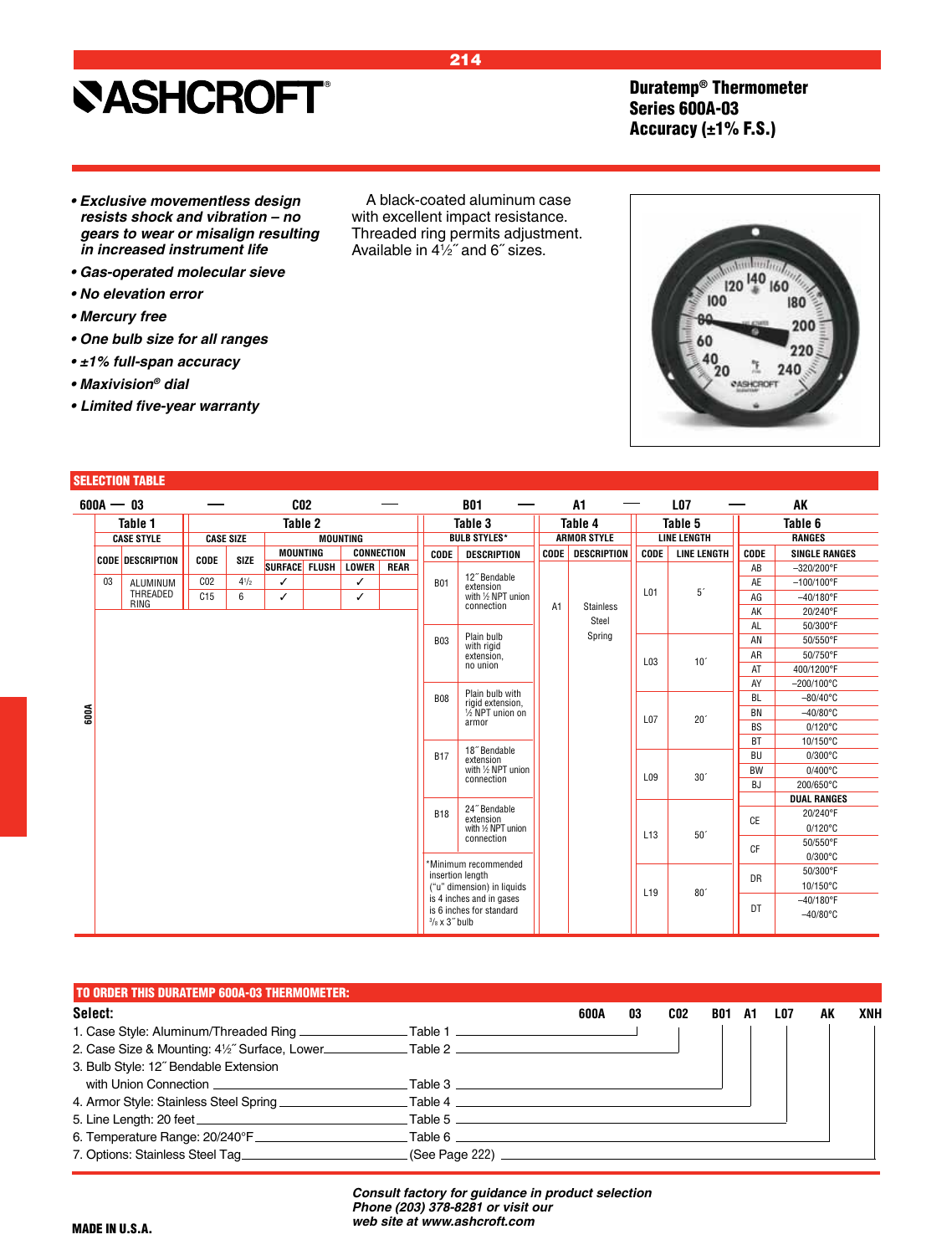### Duratemp® Thermometer Series 600A-04 Accuracy  $(\pm 1\%$  F.S.)

- **Exclusive movementless design resists shock and vibration – no**  *gears to wear or misalign resulting in increased instrument life*
- **Gas-operated molecular sieve**
- **No elevation error**
- **Mercury free**
- **One bulb size for all ranges**
- **±1% full-span accuracy**
- **Maxivision***® dial*
- **• Limited five-year warranty**

#### SELECTION TABLE

| $600A - 04$ |                         |                 |                  |                 | C <sub>03</sub> |                 |                   |                                                   | <b>B01</b>                          |                | A1                 |                 | <b>LO7</b>         |                    | AK                   |
|-------------|-------------------------|-----------------|------------------|-----------------|-----------------|-----------------|-------------------|---------------------------------------------------|-------------------------------------|----------------|--------------------|-----------------|--------------------|--------------------|----------------------|
|             | Table 1                 |                 |                  |                 | Table 2         |                 |                   |                                                   | Table 3                             |                | Table 4            |                 | Table 5            |                    | Table 6              |
|             | <b>CASE STYLE</b>       |                 | <b>CASE SIZE</b> |                 |                 | <b>MOUNTING</b> |                   |                                                   | <b>BULB STYLES*</b>                 |                | <b>ARMOR STYLE</b> |                 | <b>LINE LENGTH</b> |                    | <b>RANGES</b>        |
|             | <b>CODE DESCRIPTION</b> | <b>CODE</b>     | <b>SIZE</b>      | <b>MOUNTING</b> |                 |                 | <b>CONNECTION</b> | CODE                                              | <b>DESCRIPTION</b>                  | <b>CODE</b>    | DESCRIPTION        | CODE            | <b>LINE LENGTH</b> | CODE               | <b>SINGLE RANGES</b> |
|             |                         |                 |                  | SURFACE FLUSH   |                 | LOWER           | <b>REAR</b>       |                                                   |                                     |                |                    |                 |                    | AB                 | $-320/200^{\circ}$ F |
| 04          | PHENOLIC                | C <sub>03</sub> | $4^{1/2}$        | ✓               |                 | ✓               |                   | <b>B01</b>                                        | 12" Bendable<br>extension           |                |                    |                 |                    | AE                 | $-100/100^{\circ}$ F |
|             | SNAP<br>RING            | C <sub>08</sub> | $4^{1/2}$        | ✓               |                 |                 | ✓                 |                                                   | with 1/2 NPT union                  |                |                    | L01             | $5^\circ$          | AG                 | $-40/180^{\circ}$ F  |
|             |                         | C38             | $4^{1/2}$        |                 | ✓               |                 | ✓                 |                                                   | connection                          | A <sub>1</sub> | <b>Stainless</b>   |                 |                    | AK                 | 20/240°F             |
|             |                         | C16             | 6                | ✓               |                 | ✓               |                   |                                                   |                                     |                | Steel              |                 |                    | AL                 | 50/300°F             |
|             |                         |                 |                  |                 |                 |                 |                   | <b>B03</b>                                        | Plain bulb<br>with rigid            |                | Spring             |                 |                    | AN                 | 50/550°F             |
|             |                         |                 |                  |                 |                 |                 |                   |                                                   | extension.                          |                |                    | L03             | 10 <sup>7</sup>    | AR                 | 50/750°F             |
|             |                         |                 |                  |                 |                 |                 |                   |                                                   | no union                            |                |                    |                 |                    | AT                 | 400/1200°F           |
|             |                         |                 |                  |                 |                 |                 |                   |                                                   |                                     |                |                    |                 |                    | AY                 | $-200/100^{\circ}$ C |
|             |                         |                 |                  |                 |                 |                 |                   | <b>B08</b>                                        | Plain bulb with<br>rigid extension, |                |                    |                 |                    | <b>BL</b>          | $-80/40^{\circ}$ C   |
| 600A        |                         |                 |                  |                 |                 |                 |                   |                                                   | 1/2 NPT union on                    |                |                    | L07             | 20 <sup>′</sup>    | <b>BN</b>          | $-40/80^{\circ}$ C   |
|             |                         |                 |                  |                 |                 |                 |                   |                                                   | armor                               |                |                    |                 |                    | <b>BS</b>          | $0/120^{\circ}$ C    |
|             |                         |                 |                  |                 |                 |                 |                   |                                                   |                                     |                |                    |                 |                    | <b>BT</b>          | 10/150°C             |
|             |                         |                 |                  |                 |                 |                 |                   | <b>B17</b>                                        | 18" Bendable<br>extension           |                |                    |                 |                    | <b>BU</b>          | $0/300^{\circ}$ C    |
|             |                         |                 |                  |                 |                 |                 |                   |                                                   | with 1/2 NPT union                  |                |                    | L09             | 30 <sup>′</sup>    | <b>BW</b>          | $0/400^{\circ}$ C    |
|             |                         |                 |                  |                 |                 |                 |                   |                                                   | connection                          |                |                    |                 |                    | BJ                 | 200/650°C            |
|             |                         |                 |                  |                 |                 |                 |                   |                                                   |                                     |                |                    |                 |                    |                    | <b>DUAL RANGES</b>   |
|             |                         |                 |                  |                 |                 |                 |                   | <b>B18</b>                                        | 24" Bendable<br>extension           |                |                    |                 |                    | <b>CE</b>          | 20/240°F             |
|             |                         |                 |                  |                 |                 |                 |                   |                                                   | with 1/2 NPT union                  |                |                    | L <sub>13</sub> | 50 <sup>′</sup>    |                    | $0/120^{\circ}$ C    |
|             |                         |                 |                  |                 |                 |                 |                   |                                                   | connection                          |                |                    |                 |                    | <b>CF</b>          | 50/550°F             |
|             |                         |                 |                  |                 |                 |                 |                   |                                                   | *Minimum recommended                |                |                    |                 |                    |                    | $0/300^{\circ}$ C    |
|             |                         |                 |                  |                 |                 |                 |                   |                                                   | insertion length                    |                |                    |                 |                    | DR                 | 50/300°F             |
|             |                         |                 |                  |                 |                 |                 |                   |                                                   | ("u" dimension) in liquids          |                |                    |                 | 80 <sup>′</sup>    |                    | 10/150°C             |
|             |                         |                 |                  |                 |                 |                 |                   |                                                   | is 4 inches and in gases            |                |                    | L <sub>19</sub> |                    | DT                 | $-40/180^{\circ}$ F  |
|             |                         |                 |                  |                 |                 |                 |                   | is 6 inches for standard<br>$3/s \times 3$ " bulb |                                     |                |                    |                 |                    | $-40/80^{\circ}$ C |                      |
|             |                         |                 |                  |                 |                 |                 |                   |                                                   |                                     |                |                    |                 |                    |                    |                      |

| <b>TO ORDER THIS DURATEMP 600A-04 THERMOMETER:</b>                                                   |                                  |      |    |     |            |    |     |    |     |
|------------------------------------------------------------------------------------------------------|----------------------------------|------|----|-----|------------|----|-----|----|-----|
| Select:                                                                                              |                                  | 600A | 04 | CO3 | <b>B01</b> | A1 | LO7 | AK | XNH |
| 1. Case Style: Phenolic Snap Ring _______________________Table 1 ________________                    |                                  |      |    |     |            |    |     |    |     |
| 2. Case Size & Mounting: 41/2" Surface, Lower ______________Table 2 ________________________________ |                                  |      |    |     |            |    |     |    |     |
| 3. Bulb Style: 12" Bendable Extension                                                                |                                  |      |    |     |            |    |     |    |     |
|                                                                                                      |                                  |      |    |     |            |    |     |    |     |
|                                                                                                      | Table 4                          |      |    |     |            |    |     |    |     |
|                                                                                                      |                                  |      |    |     |            |    |     |    |     |
|                                                                                                      | Table 6 $\overline{\phantom{a}}$ |      |    |     |            |    |     |    |     |
| 7. Options: Stainless Steel Tag                                                                      | (See Page 222) ______________    |      |    |     |            |    |     |    |     |

*Consult factory for guidance in product selection Phone (203) 378-8281 or visit our web site at www.ashcroft.com*

The phenolic case construction is ideal for most ambient conditions. Flush or surface mounting. Snap ring



### 215

permits pointer adjustment. Available

in 41 ⁄2˝ and 6˝sizes.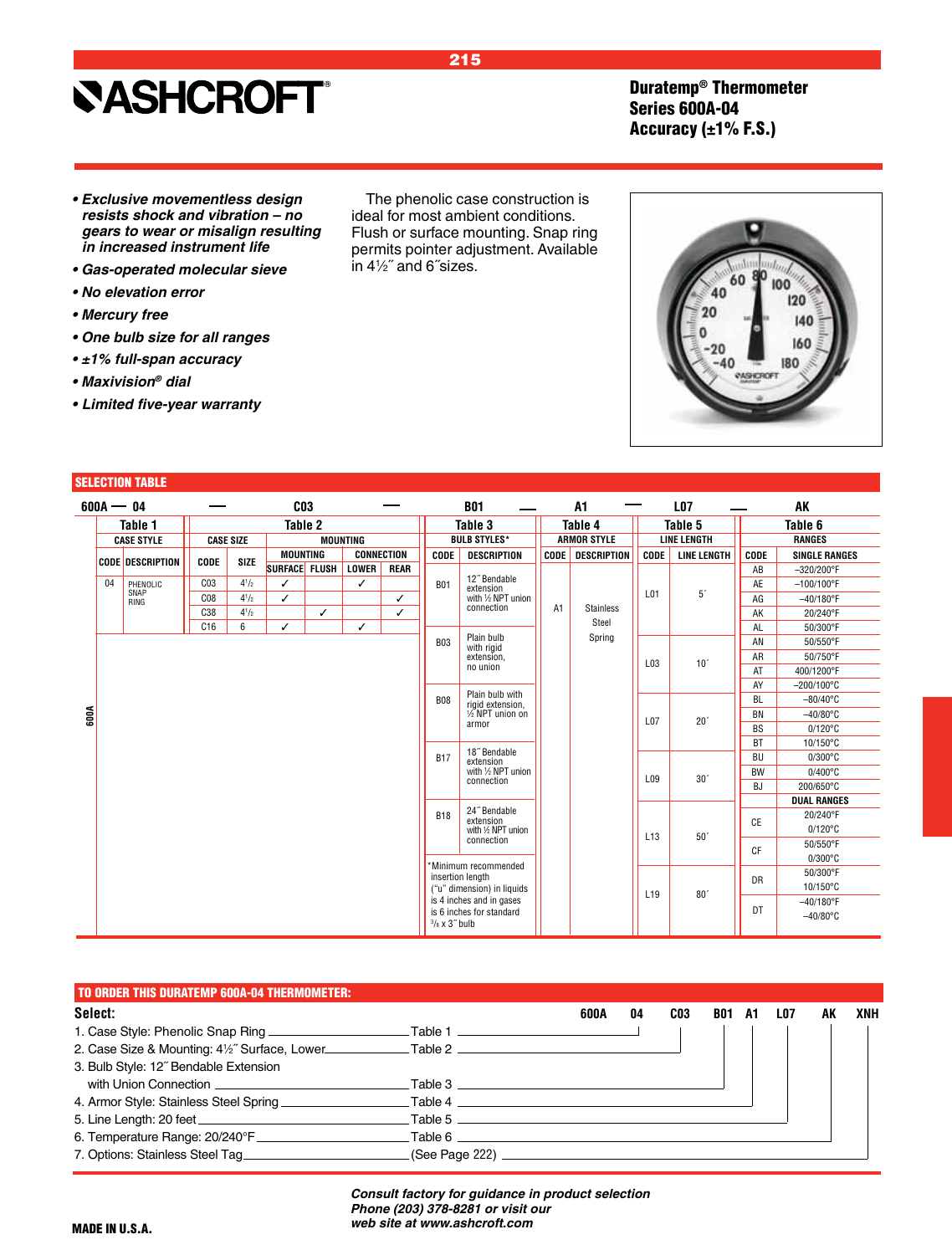### **SASHCROFT®**

Duratemp® Thermometer Series 600H-45 Accuracy (±1% F.S.)

- **Exclusive movementless design resists shock and vibration – no**  *gears to wear or misalign resulting in increased instrument life*
- **Gas-operated molecular sieve**
- **No elevation error**
- **Mercury free**
- **One bulb size for all ranges**
- **±1% full-span accuracy**
- **Maxivision***® dial*
- **• Limited five-year warranty**

SELECTION TABLE

| $600H - 45$ |                          |             |                  |                 | C60 |                 |                   |                                                   | <b>B01</b>                          |                | A1                 |                 | <b>LO7</b>         |             | AK                   |
|-------------|--------------------------|-------------|------------------|-----------------|-----|-----------------|-------------------|---------------------------------------------------|-------------------------------------|----------------|--------------------|-----------------|--------------------|-------------|----------------------|
|             | Table 1                  |             |                  | Table 2         |     |                 |                   |                                                   | Table 3                             |                | Table 4            |                 | Table 5            |             | Table 6              |
|             | <b>CASE STYLE</b>        |             | <b>CASE SIZE</b> |                 |     | <b>MOUNTING</b> |                   |                                                   | <b>BULB STYLES*</b>                 |                | <b>ARMOR STYLE</b> |                 | <b>LINE LENGTH</b> |             | <b>RANGES</b>        |
|             |                          |             |                  | <b>MOUNTING</b> |     |                 | <b>CONNECTION</b> | <b>CODE</b>                                       | <b>DESCRIPTION</b>                  | <b>CODE</b>    | <b>DESCRIPTION</b> | <b>CODE</b>     | <b>LINE LENGTH</b> | <b>CODE</b> | <b>SINGLE RANGES</b> |
|             | <b>CODE DESCRIPTION</b>  | <b>CODE</b> | <b>SIZE</b>      | SURFACE FLUSH   |     | <b>LOWER</b>    | <b>REAR</b>       |                                                   |                                     |                |                    |                 |                    | AB          | $-320/200^{\circ}$ F |
| 45          | PHENOLIC<br>HERMETICALLY | C60         | $4^{1/2}$        | ✓               |     |                 |                   | <b>B01</b>                                        | 12" Bendable<br>extension           |                |                    |                 |                    | AE          | $-100/100^{\circ}$ F |
|             | SEALED                   |             |                  |                 |     | ✓               |                   |                                                   | with 1/2 NPT union                  |                |                    | L01             | 5 <sup>′</sup>     | AG          | $-40/180^{\circ}$ F  |
|             |                          |             |                  |                 |     |                 |                   |                                                   | connection                          | A <sub>1</sub> | <b>Stainless</b>   |                 |                    | AK          | 20/240°F             |
|             |                          |             |                  |                 |     |                 |                   |                                                   |                                     |                | Steel              |                 |                    | AL          | 50/300°F             |
|             |                          |             |                  |                 |     |                 |                   | <b>B03</b>                                        | Plain bulb<br>with rigid            |                | Spring             |                 |                    | AN          | 50/550°F             |
|             |                          |             |                  |                 |     |                 |                   |                                                   | extension.                          |                |                    | L03             | 10 <sup>7</sup>    | AR          | 50/750°F             |
|             |                          |             |                  |                 |     |                 |                   |                                                   | no union                            |                |                    |                 |                    | AT          | 400/1200°F           |
|             |                          |             |                  |                 |     |                 |                   |                                                   |                                     |                |                    |                 |                    | AY          | $-200/100^{\circ}$ C |
|             |                          |             |                  |                 |     |                 |                   | <b>B08</b>                                        | Plain bulb with<br>rigid extension, |                |                    |                 |                    | <b>BL</b>   | $-80/40^{\circ}$ C   |
|             |                          |             |                  |                 |     |                 |                   | armor                                             | 1/2 NPT union on                    |                |                    | L07             | 20 <sup>′</sup>    | <b>BN</b>   | $-40/80^{\circ}$ C   |
|             |                          |             |                  |                 |     |                 |                   |                                                   |                                     |                |                    |                 |                    | <b>BS</b>   | $0/120^{\circ}$ C    |
|             |                          |             |                  |                 |     |                 |                   |                                                   |                                     |                |                    |                 |                    | <b>BT</b>   | 10/150°C             |
|             |                          |             |                  |                 |     |                 |                   | <b>B17</b>                                        | 18" Bendable<br>extension           |                |                    |                 |                    | <b>BU</b>   | $0/300^{\circ}$ C    |
|             |                          |             |                  |                 |     |                 |                   |                                                   | with 1/2 NPT union<br>connection    |                |                    | L09             | 30 <sup>′</sup>    | <b>BW</b>   | $0/400^{\circ}$ C    |
|             |                          |             |                  |                 |     |                 |                   |                                                   |                                     |                |                    |                 |                    | <b>BJ</b>   | 200/650°C            |
|             |                          |             |                  |                 |     |                 |                   |                                                   | 24" Bendable                        |                |                    |                 |                    |             | <b>DUAL RANGES</b>   |
|             |                          |             |                  |                 |     |                 |                   | <b>B18</b>                                        | extension                           |                |                    |                 |                    | <b>CE</b>   | 20/240°F             |
|             |                          |             |                  |                 |     |                 |                   |                                                   | with 1/2 NPT union                  |                |                    | L13             | 50 <sup>′</sup>    |             | $0/120^{\circ}$ C    |
|             |                          |             |                  |                 |     |                 |                   |                                                   | connection                          |                |                    |                 |                    | CF          | 50/550°F             |
|             |                          |             |                  |                 |     |                 |                   |                                                   | *Minimum recommended                |                |                    |                 |                    |             | $0/300^{\circ}$ C    |
|             |                          |             |                  |                 |     |                 |                   |                                                   | insertion length                    |                |                    |                 |                    | DR          | 50/300°F             |
|             |                          |             |                  |                 |     |                 |                   | is 6 inches for standard<br>$3/s \times 3$ " bulb | ("u" dimension) in liquids          |                |                    | L <sub>19</sub> | 80 <sup>°</sup>    |             | 10/150°C             |
|             |                          |             |                  |                 |     |                 |                   |                                                   | is 4 inches and in gases            |                |                    |                 |                    | DT          | $-40/180^{\circ}$ F  |
|             |                          |             |                  |                 |     |                 |                   |                                                   |                                     |                |                    |                 |                    |             | $-40/80^{\circ}$ C   |

| <b>TO ORDER THIS DURATEMP 600H-45 THERMOMETER:</b>                                |                              |      |    |     |            |     |     |    |     |
|-----------------------------------------------------------------------------------|------------------------------|------|----|-----|------------|-----|-----|----|-----|
| Select:                                                                           |                              | 600H | 45 | C60 | <b>B01</b> | -A1 | LO7 | AK | XNH |
| 1. Case Style: Phenolic Hermetically Sealed ____________Table 1 _________________ |                              |      |    |     |            |     |     |    |     |
|                                                                                   |                              |      |    |     |            |     |     |    |     |
| 3. Bulb Style: 12" Bendable Extension                                             |                              |      |    |     |            |     |     |    |     |
|                                                                                   |                              |      |    |     |            |     |     |    |     |
|                                                                                   |                              |      |    |     |            |     |     |    |     |
|                                                                                   |                              |      |    |     |            |     |     |    |     |
| 6. Temperature Range: 20/240°F _____________________________Table 6 _____________ |                              |      |    |     |            |     |     |    |     |
| 7. Options: Stainless Steel Tag                                                   | (See Page 222) _____________ |      |    |     |            |     |     |    |     |

*Consult factory for guidance in product selection Phone (203) 378-8281 or visit our web site at www.ashcroft.com*



216

This hermetically sealed case is designed for applications where extreme moisture or dust is present. Available in a 41 ⁄2˝ solid front phenolic turret case, lower connection.

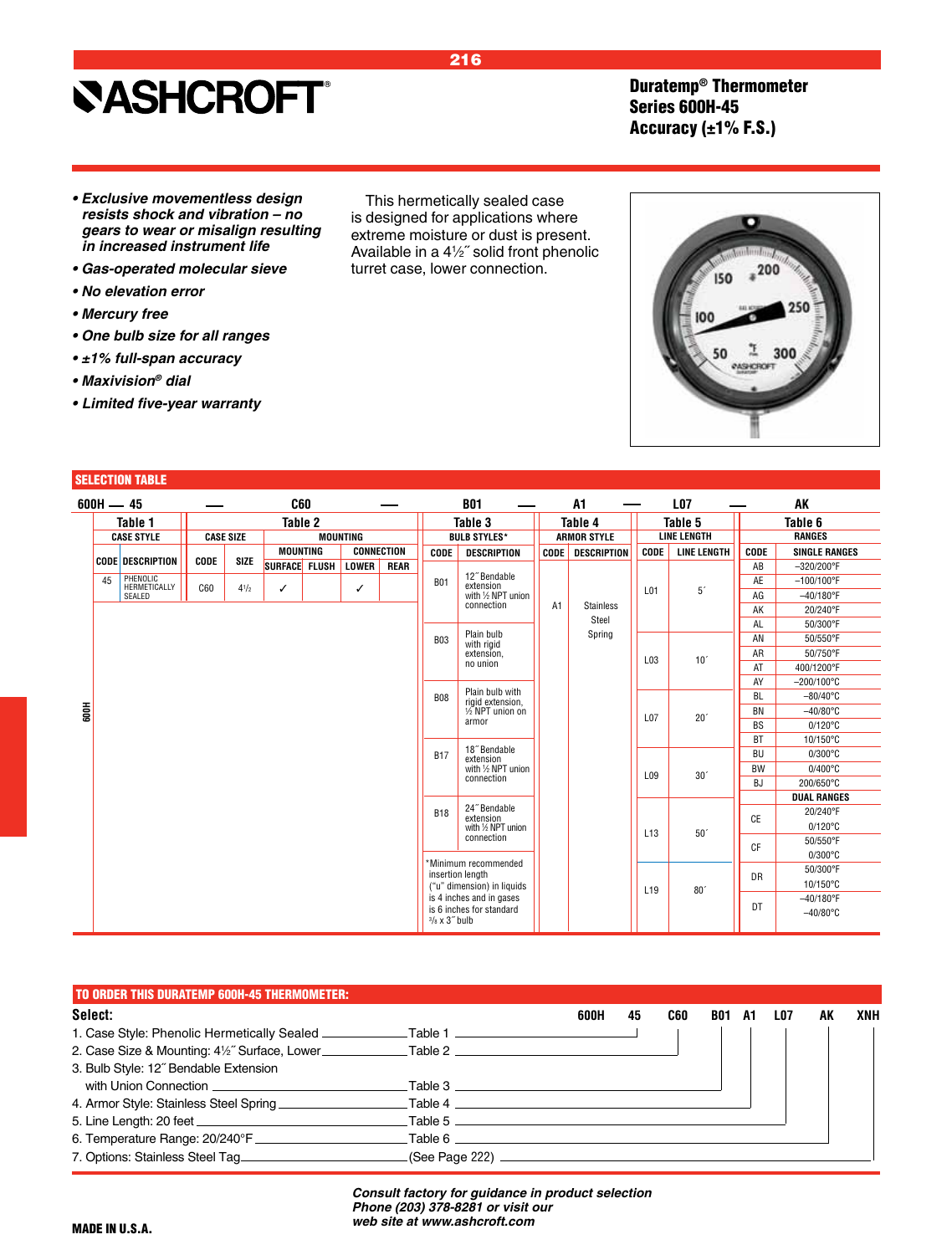### Duratemp® Thermometer Direct-Mounted Series 600B Accuracy (1% F.S.)

- **Exclusive movementless design resists shock and vibration – no gears to wear out – or misalign**  *resulting in increased instrument life*
- **Gas-operated molecular sieve**
- **Mercury free**
- **1% full-span accuracy**
- **Everyangle Duratemp***® thermome***ter can be rotated 360° and can be angled 180°, ensuring readability**  *in any installation*
- **Maxivision***® dial*
- **Limited five-year warranty**

#### SELECTION TABLE

The direct-reading thermometer (stainless steel case only) offers the same unique features of the Ashcroft® Duratemp® remote-reading thermometer for those critical applications where only a direct-connected instrument can be used. Available in 41 ⁄2˝ dial size.

217



The Everyangle™ Duratemp® thermometer may be rotated 360° for readability and the stem turned 180° for the most challenging installations.



| 600B   |             | 01                               |             | AB                   |                              |                                                                      |  |  |
|--------|-------------|----------------------------------|-------------|----------------------|------------------------------|----------------------------------------------------------------------|--|--|
| Type   |             | Table 1                          |             | Table 2              |                              |                                                                      |  |  |
| 600B   | <b>CODE</b> | <b>STEM LENGTH</b>               | <b>CODE</b> | <b>SINGLE RANGES</b> | <b>CODE</b>                  | <b>DUAL RANGES</b>                                                   |  |  |
|        | 01          | Semirigid                        | AB          | $-320/200^{\circ}$ F |                              | 20/240°F                                                             |  |  |
| D      |             | Stainless Steel 6"               | <b>AE</b>   | $-100/100^{\circ}$ F | <b>CE</b>                    | $0/120^{\circ}$ C                                                    |  |  |
|        | 02          | Semirigid                        | AG          | $-40/180$ °F         |                              | 50/550°F                                                             |  |  |
| R<br>Е |             | Stainless Steel 9"               | AK          | 20/240°F             | <b>CF</b>                    | $0/300^{\circ}$ C                                                    |  |  |
| С      | 03          | Semirigid<br>Stainless Steel 12" | AL          | 50/300°F             |                              |                                                                      |  |  |
|        |             | Semirigid                        | AN          | 50/550°F             | DR.                          | 50/300°F                                                             |  |  |
|        | 04          | Stainless Steel 15"              | <b>AR</b>   | 50/750°F*            |                              | $10/150^{\circ}$ C                                                   |  |  |
| M      |             | Semirigid                        | AT          | 400/1200°F*          | DT                           | $-40/180$ °F                                                         |  |  |
| O      | 05          | Stainless Steel 18"              | AY          | $-200/100^{\circ}$ C |                              | $-40/80^{\circ}$ C                                                   |  |  |
| U      | 06          | Semirigid                        | <b>BL</b>   | $-80/40^{\circ}$ C   |                              |                                                                      |  |  |
| N      |             | Stainless Steel 24"              | <b>BN</b>   | $-40/80^{\circ}$ C   |                              |                                                                      |  |  |
| Е      | 07          | Semirigid                        | <b>BS</b>   | $0/120^{\circ}$ C    |                              | *For these ranges a minimum                                          |  |  |
| D      |             | Stainless Steel 30"              | <b>BT</b>   | $10/150^{\circ}$ C   |                              | "S" dimension (stem length) of 9<br>inches is required. This removes |  |  |
|        | 08          | Semirigid                        | <b>BU</b>   | $0/300^{\circ}$ C    |                              | case from exposure to high                                           |  |  |
|        |             | Stainless Steel 36"              | <b>BW</b>   | $0/400^{\circ}C^{*}$ | temperature which may damage |                                                                      |  |  |
|        |             |                                  | <b>BJ</b>   | 200/650°C*           | the instrument.              |                                                                      |  |  |

NOTE: Thermowells must be used whenever an Ashcroft Duratemp® thermometer is installed on a pressurized application or where fluid velocity or corrosive media is present.

### **SELECT 600B 01 AB XNH** 1. Stem Length: Length: 6˝ Table 1 2. Temperature Range: -320/200°F [Case of the 2011] Table 2 3. Options: Stainless Steel Tag \_\_\_\_\_\_\_\_\_\_\_\_\_\_\_\_\_\_\_\_\_\_\_\_(See Page 222). TO ORDER THIS 600B DURATEMP THERMOMETER:

*Consult factory for guidance in product selection Phone (203) 378-8281 or visit our web site at www.ashcroft.com*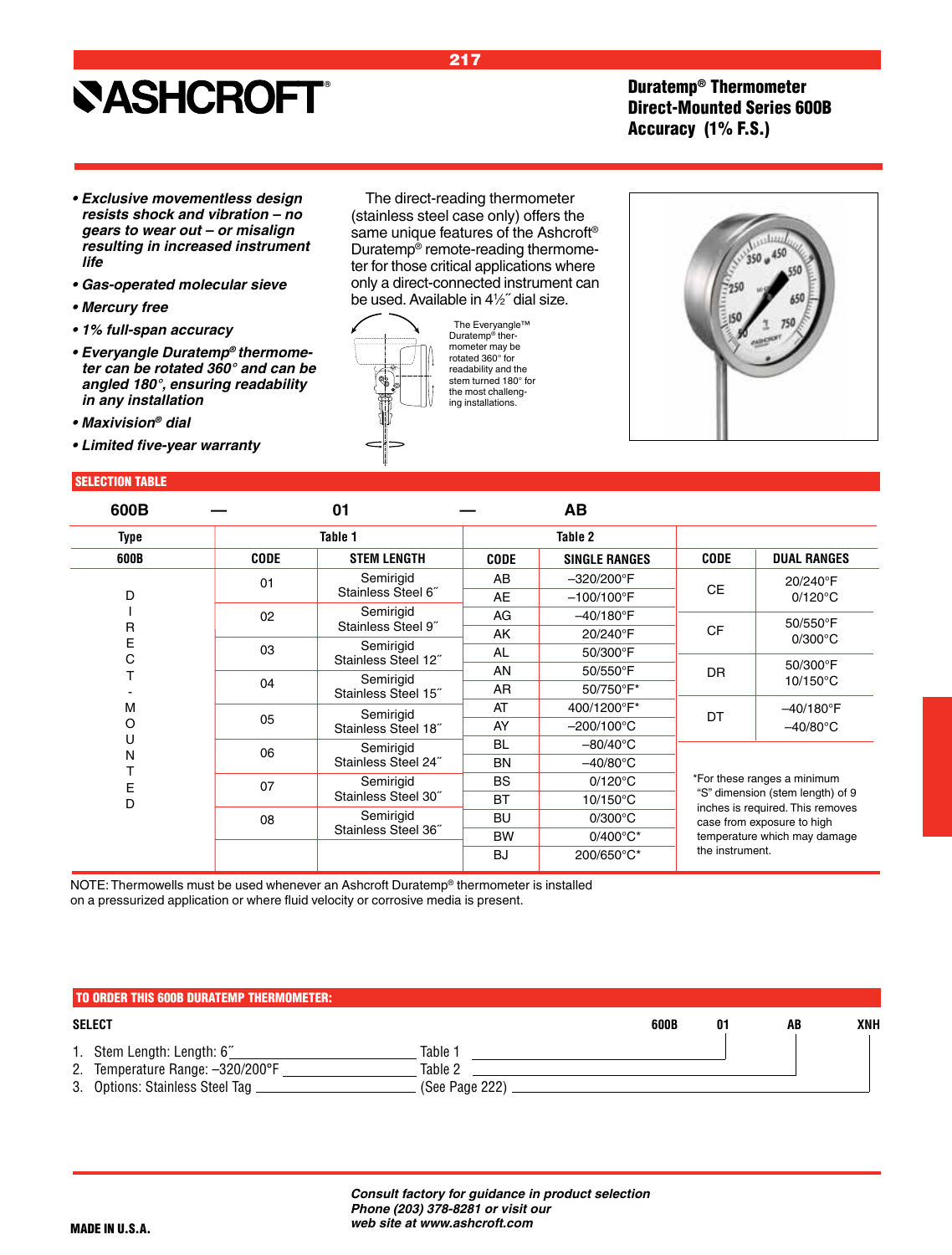



### **Style B08**

Long Extension, Locking Fitting



### **600B Everyangle**



| FOR TEMPERATURES BELOW 750°F |                                          |  |  |  |  |  |  |  |  |
|------------------------------|------------------------------------------|--|--|--|--|--|--|--|--|
| s                            | <b>U-Dimension</b><br>(Insertion Length) |  |  |  |  |  |  |  |  |
| 6                            | 41/2                                     |  |  |  |  |  |  |  |  |
| (152)                        | (114)                                    |  |  |  |  |  |  |  |  |
| 9                            | 71/2                                     |  |  |  |  |  |  |  |  |
| (229)                        | (191)                                    |  |  |  |  |  |  |  |  |
| 12                           | $10\frac{1}{2}$                          |  |  |  |  |  |  |  |  |
| (305)                        | (268)                                    |  |  |  |  |  |  |  |  |

|             | FOR TEMPERATURES 750°F AND ABOVE<br><b>USE WELL WITH 3" LAG</b> |                                          |
|-------------|-----------------------------------------------------------------|------------------------------------------|
| s           | Well Lag                                                        | <b>U-Dimension</b><br>(Insertion Length) |
| (229)       | 3                                                               | $4\frac{1}{2}$<br>(114)                  |
| 12<br>(305) | 3                                                               | 71/2<br>(191)                            |
| 15<br>(381) | 3                                                               | $10\frac{1}{2}$<br>(268)                 |

| <b>Dial</b><br><b>Size</b><br><b>Inches</b> | А                       | В                       |                        |                     |                         |               | G    | Н                    |
|---------------------------------------------|-------------------------|-------------------------|------------------------|---------------------|-------------------------|---------------|------|----------------------|
| $4\frac{1}{2}$                              | $4^{23}/_{32}$<br>(120) | $2\frac{1}{16}$<br>(52) | $5\frac{1}{32}$<br>128 | $3^{11}/64$<br>(81) | $4^{13}/_{16}$<br>(122) | ົ<br>J<br>76) | (25) | $\frac{3}{8}$<br>(10 |

**NOTE: Dimensions in inches, ( ) are miliimeters.**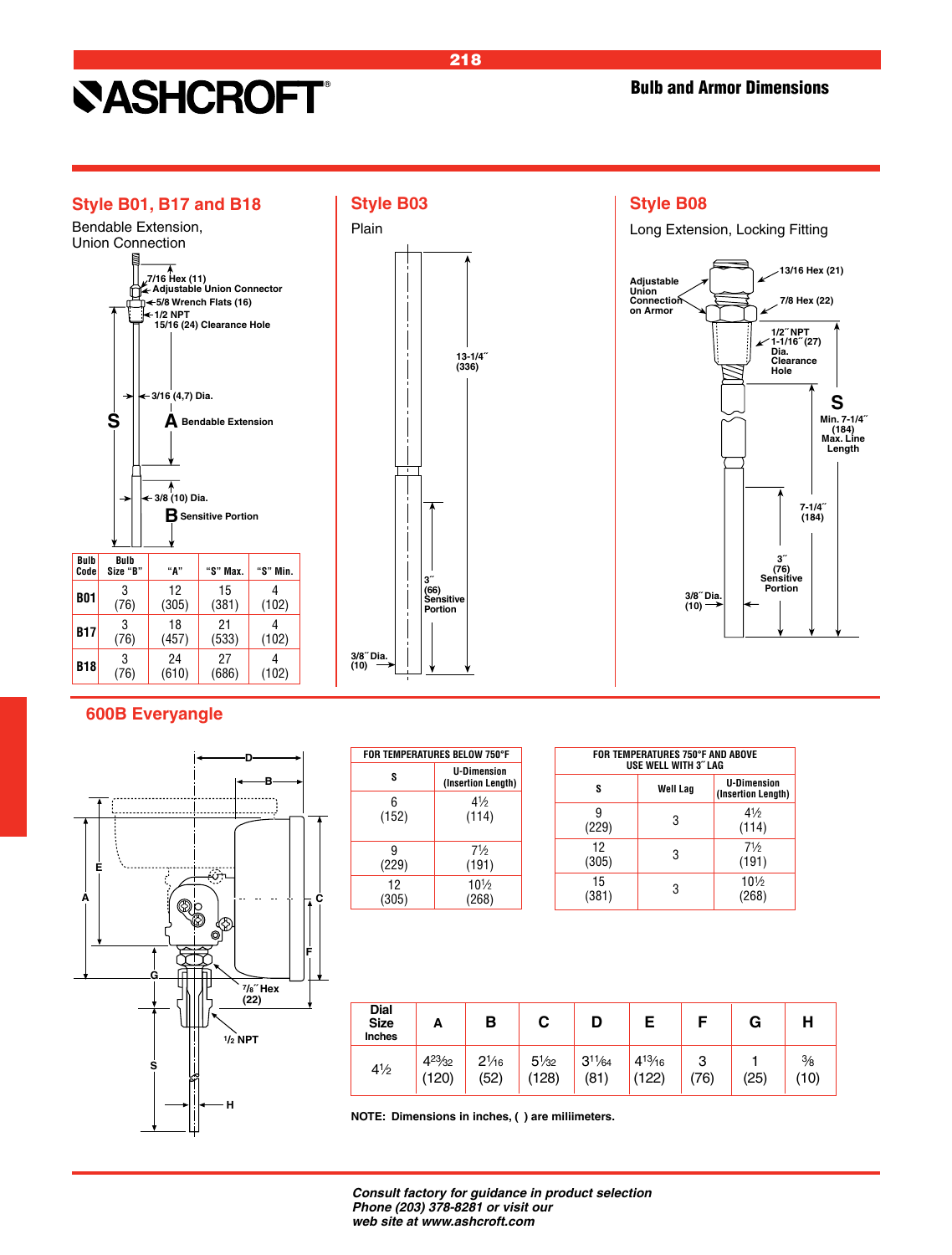### **600A-01 Stainless Steel Case**





| Dial<br>Size<br><b>Inches</b> | А                       | В                       |                         |                        |                       |                         | ш                     | M                       | S                      | U                       | AA                | СC     | DD   | EE               | EЕ           | HH       | JJ                     |
|-------------------------------|-------------------------|-------------------------|-------------------------|------------------------|-----------------------|-------------------------|-----------------------|-------------------------|------------------------|-------------------------|-------------------|--------|------|------------------|--------------|----------|------------------------|
| $4\frac{1}{2}$                | $4^{23}/_{32}$<br>(120) | $2\frac{3}{16}$<br>(56) | $5\frac{1}{8}$<br>(130) | $\frac{1}{16}$<br>(27) | $\frac{7}{32}$<br>(6) | $1\frac{5}{8}$<br>(141) | $\frac{1}{16}$<br>(2) | $4^{25}/_{32}$<br>(121) | $\frac{7}{16}$<br>(11) | $1\frac{7}{16}$<br>(37) | $2^{5/8}$<br>(67) | #10-32 | (25) | $2^{1/4}$<br>(57 | 15/8<br>(41) | ຈ<br>'76 | $3\frac{1}{2}$<br>(89) |

**NOTE: Dimensions in inches, ( ) are miliimeters.**

### **600A-02 Hinged Ring Case**





**41⁄2˝ and 6˝ Back Connection 81⁄2˝ Back Connection**

**A**

Nuts & washers not supplied by Ashcroft

> **M** Hole in panel

**F**

**S B**

**K**

 $\mathsf{r}$ 

**LL**

| Case<br><b>Size</b><br>Inches | A               | в                     | С               | Е                       | F                      | κ                       | М                       | S                     | U                     | cc                 | LL                                            |
|-------------------------------|-----------------|-----------------------|-----------------|-------------------------|------------------------|-------------------------|-------------------------|-----------------------|-----------------------|--------------------|-----------------------------------------------|
| $4^{1/2}$                     | 4.75<br>(120.7) | $2^{3}/_{16}$<br>(56) | 6.03<br>(153)   | $5\frac{3}{8}$<br>(137) | $1\frac{5}{8}$<br>(41) | $1\frac{1}{16}$<br>(27) | $4^{7}/_{8}$<br>(124)   | $\frac{5}{8}$<br>(16) | $\frac{3}{4}$<br>(19) | $10 - 24$          | $\frac{1}{2}$<br>$\frac{1}{8}$<br>(3) (13)    |
| 6                             | 4.87<br>(123.7) | $2^{1/4}$<br>(57)     | 7.50<br>(190.5) | 7<br>(178)              | $2^{1/8}$<br>(54)      | $1\frac{1}{16}$<br>(27) | $6\frac{1}{2}$<br>(165) | $\frac{5}{8}$<br>(16) | $\frac{3}{4}$<br>(19) | $\frac{1}{4} - 20$ | $\frac{1}{2}$<br>$\frac{1}{8}$<br>(3) (13)    |
| $8^{1/2}$                     | 4.75<br>(120.7) | $2^{1/4}$<br>(57)     | 9.96<br>(253)   | $9^{5}/_{8}$<br>(244)   | $2^{1/8}$<br>(54)      | $1\frac{1}{16}$<br>(27) | 9<br>(229)              | $\frac{5}{8}$<br>(16) | $\frac{3}{4}$<br>(19) | $\frac{1}{4} - 20$ | $\frac{1}{2}$<br>$\frac{1}{8}$<br>(3)<br>(13) |

**NOTE: Dimensions in inches, ( ) are miliimeters.**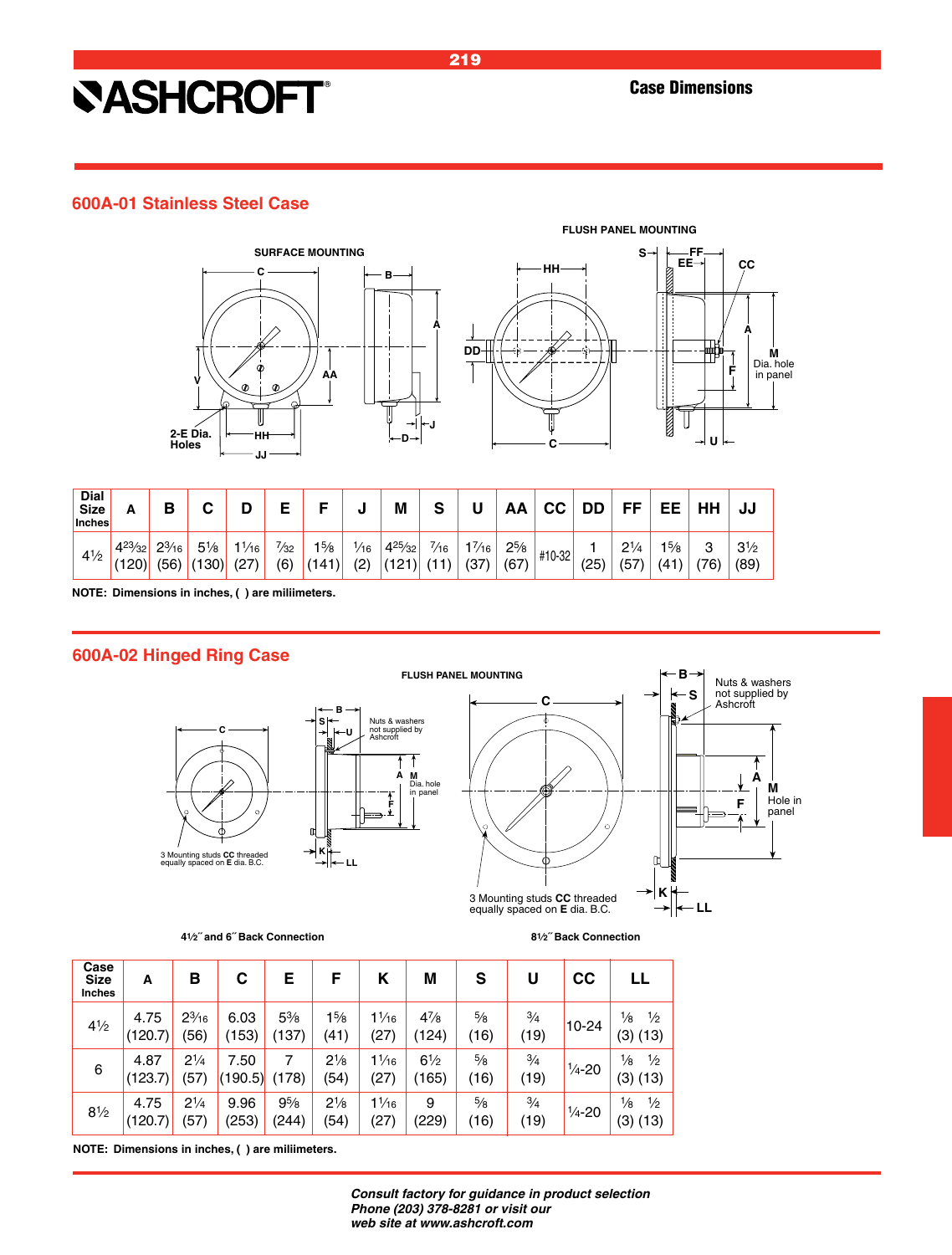### **600A-03 Aluminum-Threaded Ring Case**



| <b>FOR ALL REMOTE READING</b><br><b>DURATEMP THERMOMETERS</b> |                  |      |                |  |  |  |  |  |  |  |
|---------------------------------------------------------------|------------------|------|----------------|--|--|--|--|--|--|--|
| Line                                                          | <b>Case Size</b> |      |                |  |  |  |  |  |  |  |
| Length                                                        | $4\frac{1}{2}$   | 6″   | $8\frac{1}{2}$ |  |  |  |  |  |  |  |
| 5′                                                            | 1.75             | 2.55 | 3.40           |  |  |  |  |  |  |  |
| 10 <sup>′</sup>                                               | 2.05             | 2.85 | 3.70           |  |  |  |  |  |  |  |
| 20 <sup>′</sup>                                               | 2.65             | 3.45 | 4.30           |  |  |  |  |  |  |  |
| 30 <sup>′</sup>                                               | 3.25             | 4.05 | 4.90           |  |  |  |  |  |  |  |
| 50 <sup>′</sup>                                               | 4.45             | 5.25 | 6.10           |  |  |  |  |  |  |  |
| 80´                                                           | 6.25             | 7.05 | 7.90           |  |  |  |  |  |  |  |

**APPROXIMATE WEIGHT (LBS.)**

### **600A-04, 600H-45 Phenolic Case**

(194) (57) (165) (24) (178) (54) (11) (7) (79)

41⁄2

6





| <b>Model</b> | Case<br><b>Size</b><br><b>Inches</b> | А                   | в                      | С                        | D                       | Е                                  |                        | J                      |                          | S                     | V                      | ΑА                | M                    | LL                                          | <b>PP</b>               |
|--------------|--------------------------------------|---------------------|------------------------|--------------------------|-------------------------|------------------------------------|------------------------|------------------------|--------------------------|-----------------------|------------------------|-------------------|----------------------|---------------------------------------------|-------------------------|
| 600A-04      | $4^{1/2}$                            | $5^{13}/16$<br>(48) | $2^{5}/16$<br>(59)     | $5\frac{1}{16}$<br>(129) | (25)                    | $5\frac{3}{8}$<br>$^{\prime}$ 137) | $1\frac{5}{8}$<br>(41) | $\frac{9}{16}$<br>(14) | $\frac{7}{32}$<br>(5,5)  | $\frac{3}{16}$<br>(5) | $2^{5/8}$<br>(67       | 6<br>(154         | $5^{37}/64$<br>(148) | $\frac{1}{6}$ - $\frac{1}{2}$<br>$(2)-(13)$ | #10-24 $\times$ 7/8     |
|              | 6                                    | 75/8<br>(194)       | $2\frac{3}{8}$<br>(60) | $6\frac{5}{8}$<br>(168)  | $1\frac{1}{16}$<br>(27) | 7<br>78)                           | $2\frac{1}{8}$<br>(54) | $\frac{5}{8}$<br>(16)  | $\frac{9}{32}$<br>(7)    | $\frac{3}{16}$<br>(5) | $3\frac{1}{2}$<br>(89) | $7^{3}/4$<br>(197 | $7^{17}/64$<br>(185) | $\frac{1}{6}$ - $\frac{1}{2}$<br>$(2)-(13)$ | # $1/4 - 20 \times 7/8$ |
| 600H-45      | 4½                                   | $5^{13}/16$<br>148) | $3\frac{3}{8}$<br>(86) | $5\frac{1}{16}$<br>(129) | $1\frac{5}{8}$<br>(41)  | $5\%$<br>(137)                     |                        | (25)                   | $\frac{7}{32}$<br>(5, 5) | $\frac{3}{16}$<br>(5) | $2^{5/8}$<br>(67)      | 6<br>(154         | $5^{37}/64$<br>(148) | $\frac{1}{6}$ - $\frac{1}{2}$<br>$(2)-(13)$ | #10-24 x 7/8            |

**NOTE: Dimensions in inches, ( ) are miliimeters.**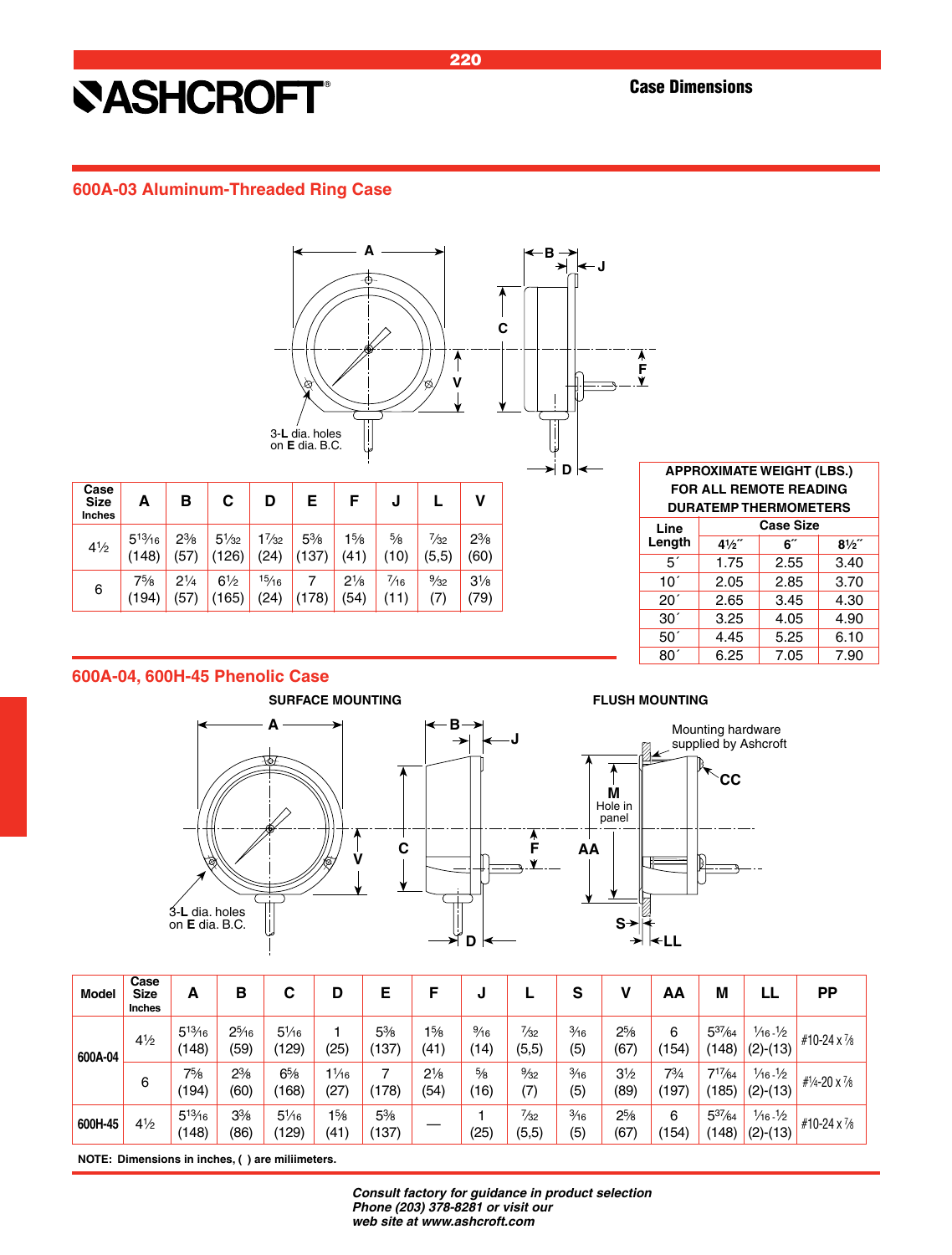**Thermowells** 



221

*Consult factory for guidance in product selection Phone (203) 378-8281 or visit our web site at www.ashcroft.com*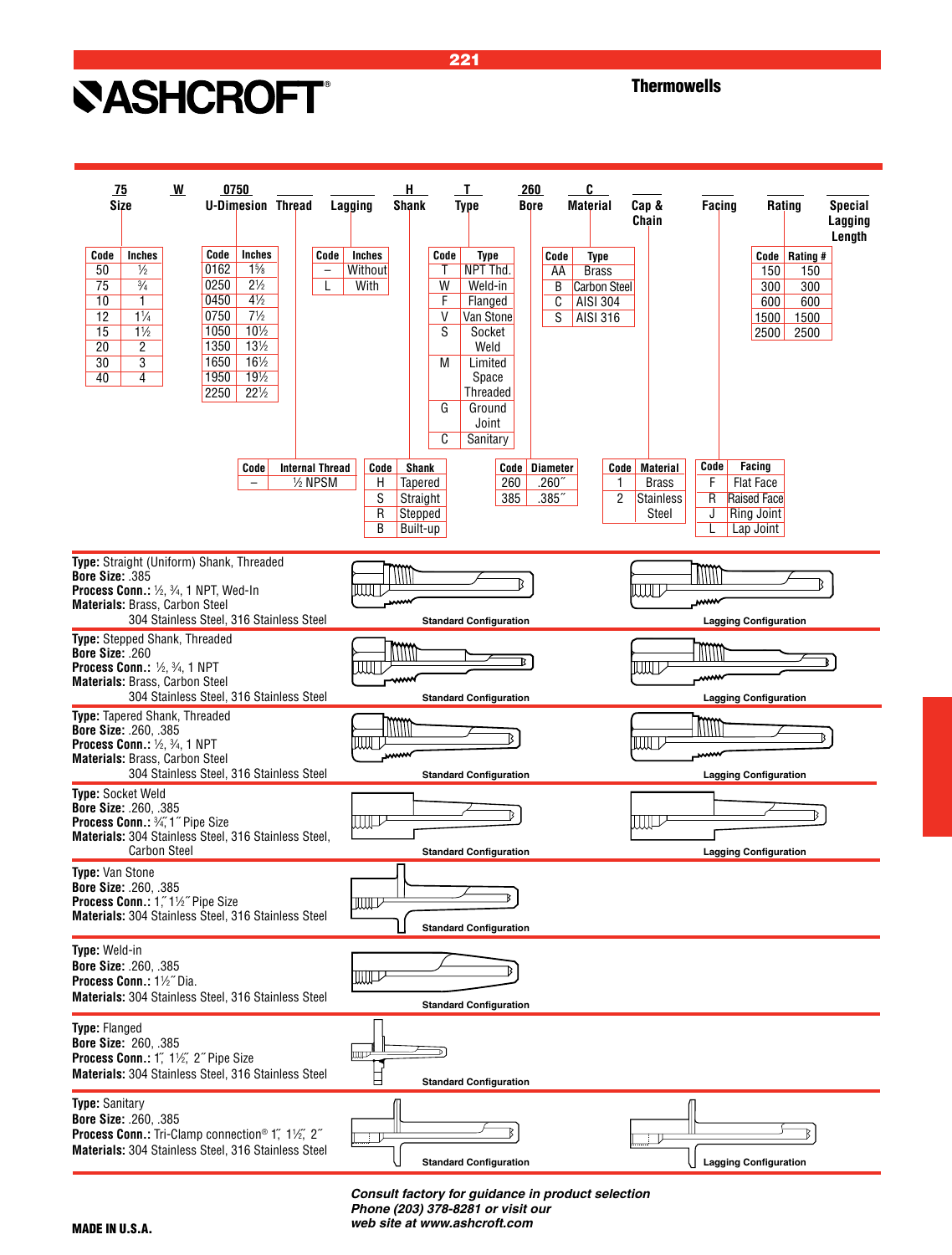Bimetal Thermometer and Duratemp® Thermometer **Options** 

|                  | <b>DURATEMP AND BIMETAL OPTIONS</b>                    |                |                 |
|------------------|--------------------------------------------------------|----------------|-----------------|
| Code             | <b>Description</b>                                     | <b>Bimetal</b> | <b>Duratemp</b> |
| XCS <sup>1</sup> | Dual scale                                             |                |                 |
| XDM              | Dial marking                                           |                |                 |
| XED <sup>2</sup> | High and low electric contacts                         |                |                 |
| XEE <sup>2</sup> | Double high-electric contacts                          |                |                 |
| XEF <sup>2</sup> | Double low-electric contacts                           |                |                 |
| XEG <sup>2</sup> | Electric contacts off at low or high and on in-between |                |                 |
| XEO              | Externally adjustable red set hand                     |                |                 |
| XEP              | Externally adjustable maximum pointer                  |                |                 |
| XEQ              | Externally adjustable minimum pointer                  |                |                 |
| XNG              | Nonglare                                               |                |                 |
| XNN              | Paper tag                                              |                |                 |
| <b>XNH</b>       | Stainless steel tag                                    |                |                 |
| XPD <sup>3</sup> | Plastic window                                         |                |                 |
| XSG <sup>3</sup> | Shatterproof glass                                     |                |                 |
| <b>XSH</b>       | Stationary red set hand                                |                |                 |
| <b>XTK</b>       | Tank car thermometer                                   |                |                 |
| X3B <sup>4</sup> | $\frac{3}{8}$ " stem diameter with $\frac{1}{2}$ NPT   |                |                 |
| X02 <sup>5</sup> | $\frac{1}{4}$ NPT when $\frac{1}{2}$ NPT is standard   |                |                 |

1. 3˝ and 5˝ case only. 2. 41 /2˝ and 6˝ – 600A02, 600A03 and 600A04 styles only.

3. Not available on EL liquid filled thermometers. Polycarbonate is the standard window on EL series.

4. Not available on 2˝ case.

5. Only available on rear connect.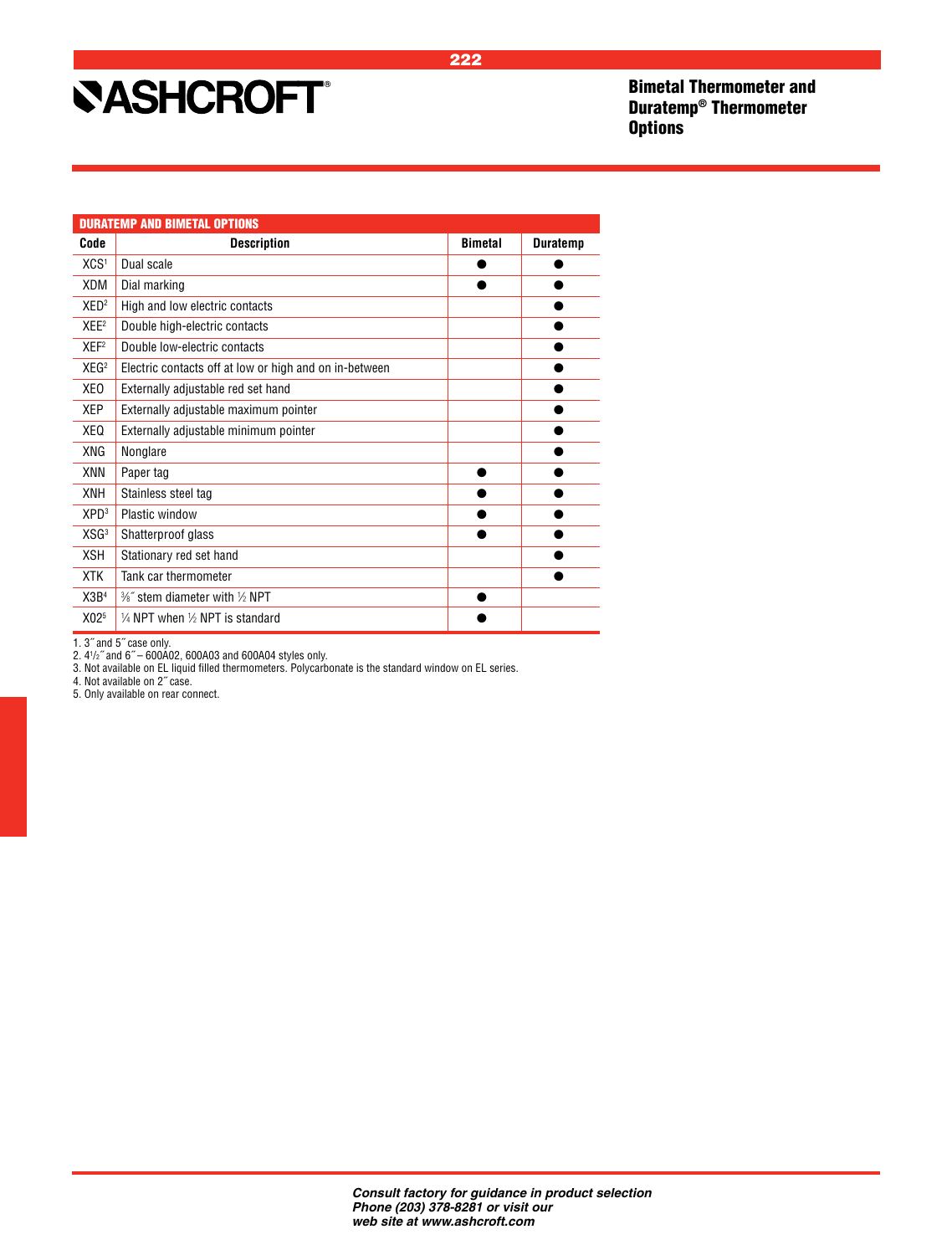### Digital Thermometer Type 2400E and 2410E Accuracy (±2° NSF per C-2)

- **Watertight ultrasonic-sealed case**
- **Solid state design**
- **LED display with** *<sup>1</sup> ⁄2˝ high numerals*
- **Reverse-polarity protection**
- **Detachable sensors**
- **Retrofits 2˝ and 2***<sup>1</sup> ⁄2˝ vapor thermometers*
- **Accessible zero and span adjustment**
- **NSF approval**
- **UL-recognized power supply**
- **Accuracy ±2°F per NSF C-2**

The Ashcroft® 2400E and 2410E digital thermometers are compact, solid state temperature measurement and display devices. The 2400E measures temperature with a lasertrimmed 2000 ohm RTD contained in a stainless steel probe. The signal from the RTD is conditioned and sent through an analog-to-digital converter and is shown on a LED display.

The unit is powered by 6 Vdc, which is delivered through a power supply that operates on 110 Vac (220 Vac and 24 Vac are optional). When more than one indicator is required, two thermometers can be operated by one 110 Vac supply. The power supply is UL recognized and the complete unit is NSF approved for class C-2 applications.



#### SELECTION TABLE

|                  | 2400                        |                           |       |                               | А                  |                              | 080                   | $-40/199^{\circ}$ F        |                    | XJ8                |  |
|------------------|-----------------------------|---------------------------|-------|-------------------------------|--------------------|------------------------------|-----------------------|----------------------------|--------------------|--------------------|--|
| Table 1<br>Model |                             | Table 2<br><b>Display</b> |       | Table 3<br>Power Supply $(1)$ |                    | Table 4<br>Line Length $(3)$ |                       | Table 5                    | Table 6<br>Options |                    |  |
| Code             | Desc.                       | Code                      | Desc. | Code                          | Desc.              | Code                         | Desc.                 | <b>Range Code</b>          | Code               | Desc.              |  |
| 2400             | Panel mount                 |                           | .ED   | Α<br>В                        | 110 Vac<br>220 Vac | 080<br>XXX                   | 8 feet<br>Special     | $-40/199$ °F<br>$0/250$ °F | $XJ7^{(2)}$        | 2½" mounting plate |  |
| 2410             | 2" Panel mount<br>w/u clamp |                           |       | ⌒<br>U                        | 24 Vac             |                              | Length <sup>(4)</sup> | $-40/120^{\circ}$ C        | XJB <sup>(2)</sup> | 2" mounting plate  |  |

(1) If power supply is not required change model number 2400 to 2401 or 2410 to 2411.

(2) Not available on 2410 case.

(3) Stainless steel probe dimension, 0.250˝ dia. x 2.54˝ long.

(4) Maximum line length is 30 feet.

| TO ORDER THIS TYPE 2400E/2410E DIGITAL THERMOMETER: |                     |      |   |     |               |  |
|-----------------------------------------------------|---------------------|------|---|-----|---------------|--|
| Select:                                             |                     | 2400 | A | 080 | -40/199°F XJ8 |  |
|                                                     |                     |      |   |     |               |  |
|                                                     |                     |      |   |     |               |  |
| 3. Power: 110 Vac ————————————————————              | Table 3 ——————————— |      |   |     |               |  |
|                                                     |                     |      |   |     |               |  |
|                                                     |                     |      |   |     |               |  |
| 6. Option: 2" Mounting Plate ———————————————————    |                     |      |   |     |               |  |

*Consult factory for guidance in product selection Phone (203) 378-8281 or visit our web site at www.ashcroft.com*